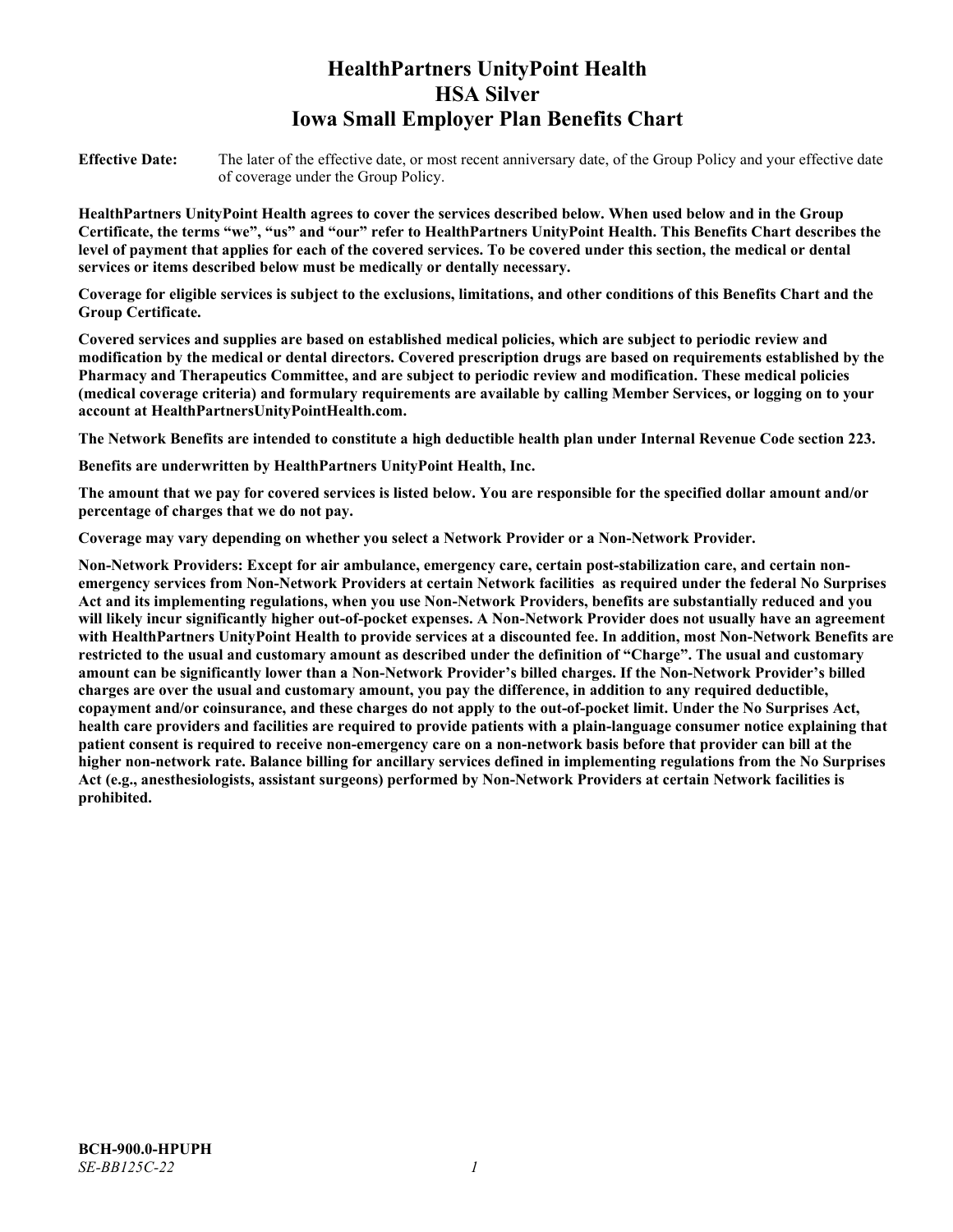# **These definitions apply to this Benefits Chart. They also apply to the Group Certificate.**

| <b>Biosimilar drug:</b> | A prescription drug, approved by the Food and Drug Administration (FDA), that the FDA has<br>determined is biosimilar to and interchangeable with a biological brand name drug. Biosimilar<br>drugs are not considered generic drugs and are not covered under the generic drug benefit.                                                                                                                                                                                                                                                                                                                                           |
|-------------------------|------------------------------------------------------------------------------------------------------------------------------------------------------------------------------------------------------------------------------------------------------------------------------------------------------------------------------------------------------------------------------------------------------------------------------------------------------------------------------------------------------------------------------------------------------------------------------------------------------------------------------------|
| <b>Brand name drug:</b> | A prescription drug, approved by the Food and Drug Administration (FDA), that is<br>manufactured, sold, or licensed for sale under a trademark by the pharmaceutical company that<br>originally researched and developed the drug. Brand name drugs have the same active-ingredient<br>formula as the generic version of the drug. However, generic drugs are manufactured and sold by<br>other drug manufacturers and are generally not available until after the patent on the brand name<br>drug has expired. A few brand name drugs may be covered at the generic drug benefit level if<br>this is indicated on the formulary. |
| Calendar year:          | This is the 12-month period beginning 12:01 A.M. central time, on January 1, and ending 12:00<br>A.M. central time of the next following December 31.                                                                                                                                                                                                                                                                                                                                                                                                                                                                              |
| Charge:                 | For covered services delivered by participating Network Providers, is the provider's discounted<br>charge for a given medical/surgical service, procedure or item.                                                                                                                                                                                                                                                                                                                                                                                                                                                                 |
|                         | For covered services delivered by Non-Network providers, a contracted rate may apply if such<br>arrangement is available to HealthPartners UnityPoint Health.                                                                                                                                                                                                                                                                                                                                                                                                                                                                      |
|                         | For the Usual and Customary Charge for covered services delivered by Non-Network Providers,<br>our payment is calculated using one of the following options to be determined at the discretion of<br>HealthPartners UnityPoint Health: 1) a percentage of the Medicare fee schedule; 2) a comparable<br>schedule if the service is not on the Medicare fee schedule; or 3) a commercially reasonable rate<br>for such service.                                                                                                                                                                                                     |
|                         | The usual and customary charge is the maximum amount allowed that we consider in the<br>calculation of the payment of charges incurred for certain covered services. You must pay for<br>any charges above the usual and customary charge, and they do not apply to the out-of-pocket<br>limit.                                                                                                                                                                                                                                                                                                                                    |
|                         | A charge is incurred for covered ambulatory medical and surgical services, on the date the<br>service or item is provided. A charge is incurred for covered inpatient services, on the date of<br>admission to a hospital. To be covered, a charge must be incurred on or after your effective date<br>and on or before the termination date.                                                                                                                                                                                                                                                                                      |
| Copayment/coinsurance:  | The specified dollar amount, or percentage, of charges incurred for covered services, which we<br>do not pay, but which you must pay, each time you receive certain medical services, procedures<br>or items. Our payment for those covered services or items begins after the copayment or<br>coinsurance is satisfied. Covered services or items requiring a copayment or coinsurance are<br>specified in this Benefits Chart.                                                                                                                                                                                                   |
|                         | For services provided by a Network Provider:                                                                                                                                                                                                                                                                                                                                                                                                                                                                                                                                                                                       |
|                         | An amount which is listed as a flat dollar copayment is applied to a Network Provider's<br>discounted charges for a given service. However, if the Network Provider's discounted charge<br>for a service or item is less than the flat dollar copayment, you will pay the Network Provider's<br>discounted charge. An amount which is listed as a percentage of charges or coinsurance is based<br>on the Network Provider's discounted charges, calculated at the time the claim is processed,<br>which may include an agreed upon fee schedule rate for case rate or withhold arrangements.                                      |
|                         | For services provided by a Non-Network Provider:                                                                                                                                                                                                                                                                                                                                                                                                                                                                                                                                                                                   |
|                         | Any copayment or coinsurance is applied to the lesser of the provider's charges or the usual and<br>customary charge for a service.                                                                                                                                                                                                                                                                                                                                                                                                                                                                                                |
|                         | A copayment or coinsurance is due at the time a service is provided, or when billed by the<br>provider.                                                                                                                                                                                                                                                                                                                                                                                                                                                                                                                            |
|                         |                                                                                                                                                                                                                                                                                                                                                                                                                                                                                                                                                                                                                                    |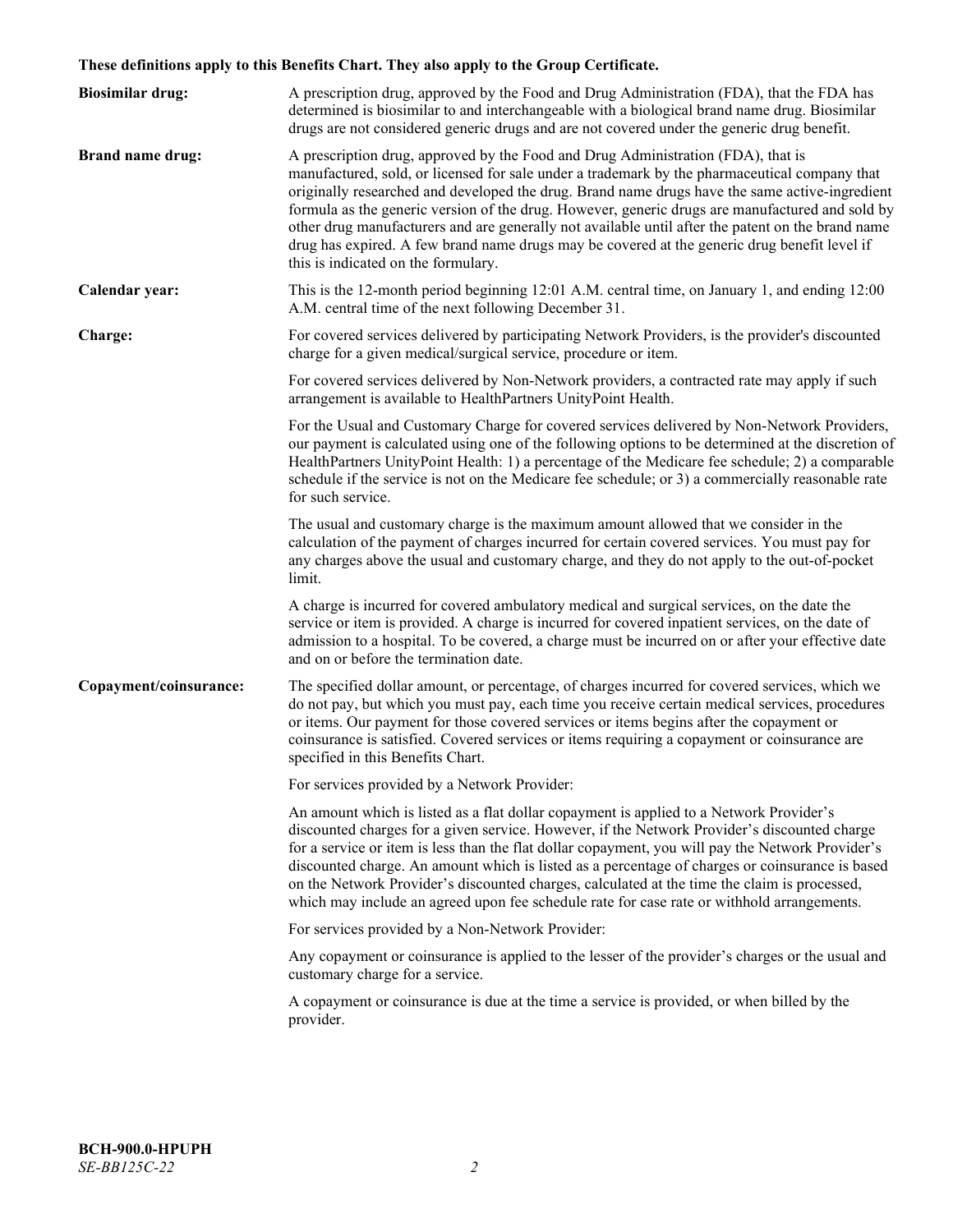| Deductible:               | The specified dollar amount of charges incurred for covered services, which we do not pay, but<br>an enrollee or a family has to pay first in a calendar year. Our payment for those services or items<br>begins after the deductible is satisfied. For Network Providers, the amount of the charges that<br>apply to the deductible are based on the Network Provider's discounted charges, calculated at the<br>time the claim is processed, which may include an agreed upon fee schedule rate for case rate or<br>withhold arrangements. For Non-Network Providers, the amount of charges that apply to the<br>deductible are the lesser of the provider's charges or the usual and customary charge for a<br>service. |
|---------------------------|----------------------------------------------------------------------------------------------------------------------------------------------------------------------------------------------------------------------------------------------------------------------------------------------------------------------------------------------------------------------------------------------------------------------------------------------------------------------------------------------------------------------------------------------------------------------------------------------------------------------------------------------------------------------------------------------------------------------------|
|                           | Any amounts paid or reimbursed by a third party, including but not limited to: point of service<br>rebates, manufacturer coupons, manufacturer debit cards or other forms of direct reimbursement<br>to an insured for a product or service, will not apply toward your deductible, to the extent<br>permitted under state and federal law.                                                                                                                                                                                                                                                                                                                                                                                |
|                           | Your plan has an embedded deductible. This means once an insured meets the individual<br>deductible, the plan begins paying benefits for that person. If two or more members of the family<br>meet the family deductible, the plan begins paying benefits for all members of the family,<br>regardless of whether each insured has met the individual deductible. However, an insured may<br>not contribute more than the individual deductible toward the family deductible.                                                                                                                                                                                                                                              |
|                           | All services are subject to the deductible, unless otherwise indicated below in this Benefits Chart.                                                                                                                                                                                                                                                                                                                                                                                                                                                                                                                                                                                                                       |
| Formulary:                | This is a current list, which may be revised from time to time, of prescription drugs, medications,<br>equipment and supplies covered by us as indicated in this Benefits Chart which are covered at the<br>highest benefit level. Some drugs on the formulary may require prior authorization to be covered<br>as formulary drugs. The formulary, and information on drugs that require prior authorization, are<br>available by calling Member Services, or logging on to your account at<br>HealthPartnersUnityPointHealth.com.                                                                                                                                                                                         |
| Generic drug:             | A prescription drug, approved by the Food and Drug Administration (FDA) that the FDA has<br>determined is comparable to a brand name drug product in dosage form, strength, route of<br>administration, quality, intended use and documented bioequivalence. Generally, generic drugs<br>cost less than brand name drugs. Some brand name drugs may be covered at the generic drug<br>benefit level if this is indicated on the formulary.                                                                                                                                                                                                                                                                                 |
| Lifetime maximum benefit: | The specified coverage limit actually paid by us for services and/or charges incurred by you for a<br>given procedure or diagnosis. Payment of benefits under this Benefits Chart ceases when that<br>lifetime maximum benefit is reached. You have to pay for any subsequent charges. Essential<br>health benefits are not subject to any lifetime maximums.                                                                                                                                                                                                                                                                                                                                                              |
| Non-formulary drug:       | This is a prescription drug, approved by the Food and Drug Administration (FDA), that is not on<br>the formulary, is medically necessary and is not investigative or otherwise excluded under the<br>Certificate.                                                                                                                                                                                                                                                                                                                                                                                                                                                                                                          |
| Out-of-pocket expenses:   | You pay the specified copayments/coinsurance and deductibles applicable for particular services,<br>subject to the out-of-pocket limits described below. These amounts are in addition to the monthly<br>premium payments.                                                                                                                                                                                                                                                                                                                                                                                                                                                                                                 |
| Out-of-pocket limit:      | You pay the copayments/coinsurance and deductibles for covered services, to the individual or<br>family out-of-pocket limits. Thereafter we cover 100% of charges incurred for all other covered<br>services, for the rest of the calendar year. You pay amounts greater than the out-of-pocket limits<br>if you exceed any lifetime maximum benefit or any visit or day limits. Essential health benefits<br>are not subject to any lifetime maximums.                                                                                                                                                                                                                                                                    |
|                           | Non-Network Benefits above the usual and customary charge (see definition of charge above) do<br>not apply to the out-of-pocket limit.                                                                                                                                                                                                                                                                                                                                                                                                                                                                                                                                                                                     |
|                           | Non-Network Benefits for transplant surgery do not apply to the out-of-pocket limit.                                                                                                                                                                                                                                                                                                                                                                                                                                                                                                                                                                                                                                       |
|                           | Any amounts paid or reimbursed by a third party, including but not limited to: point of service<br>rebates, manufacturer coupons, manufacturer debit cards or other forms of direct reimbursement<br>to an insured for a product or service, will not apply as an out-of-pocket expense, to the extent<br>permitted under state and federal law.                                                                                                                                                                                                                                                                                                                                                                           |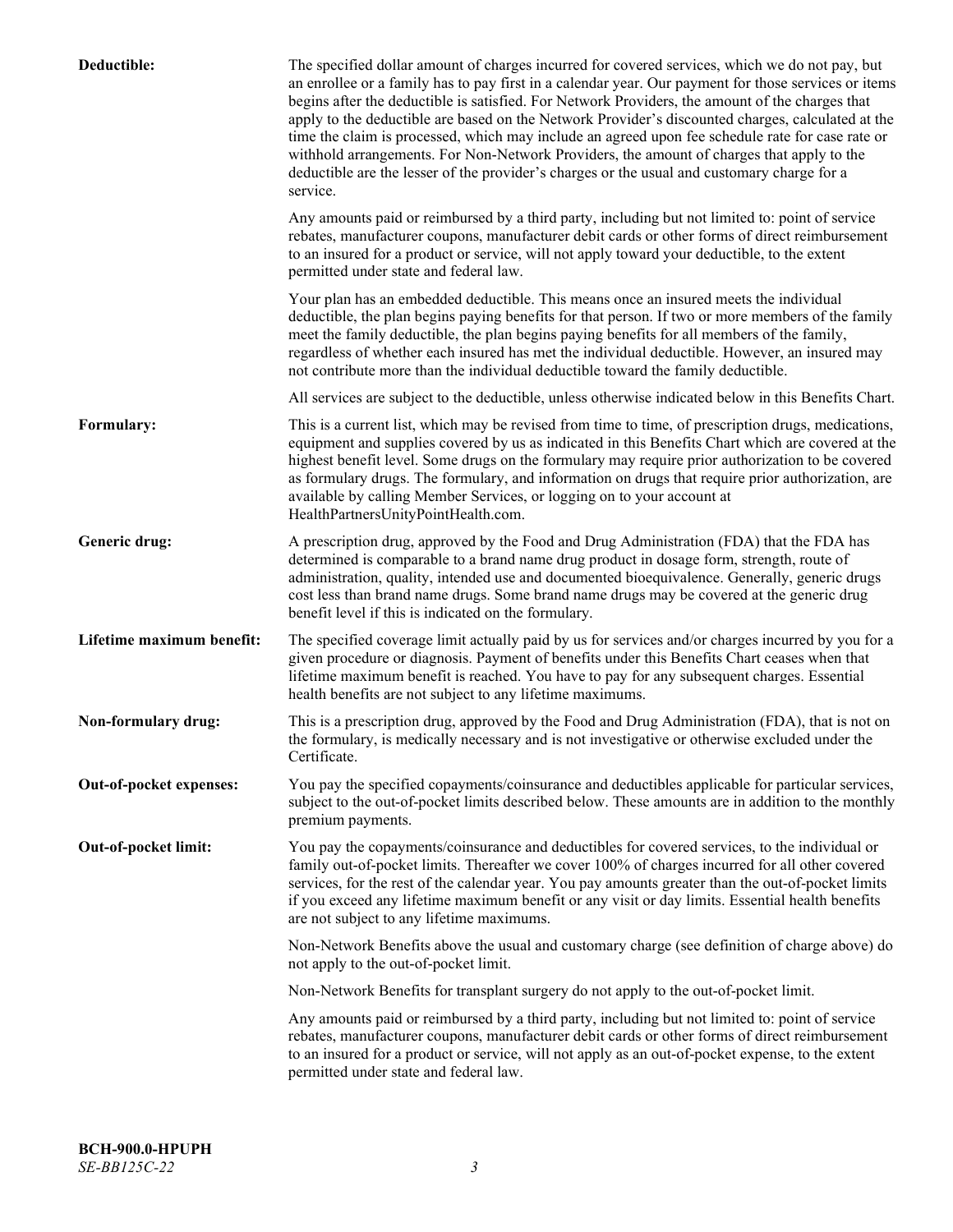|                              | You are responsible to keep track of the out-of-pocket expenses. Contact our Member Services<br>department for assistance in determining the amount paid by the enrollee for specific eligible<br>services received. Claims for reimbursement under the out-of-pocket limit provisions are subject<br>to the same time limits and provisions described under the "Claims Provisions" section of the<br>Certificate.                                                                                                                |
|------------------------------|------------------------------------------------------------------------------------------------------------------------------------------------------------------------------------------------------------------------------------------------------------------------------------------------------------------------------------------------------------------------------------------------------------------------------------------------------------------------------------------------------------------------------------|
| <b>Preventive drug list:</b> | This is a current list, which may be revised from time to time, of certain formulary preventive<br>prescription drugs and certain diabetic supplies, covered under the Plan as indicated in this<br>Benefits Chart. The Preventive Drug List is available by logging on to your account at<br>HealthPartnersUnityPointHealth.com or by calling Member Services.                                                                                                                                                                    |
| <b>Specialty drug list:</b>  | This is a current list, which may be revised from time to time, of prescription drugs, medications,<br>equipment and supplies, which are typically bio-pharmaceuticals. The purpose of a specialty<br>drug list is to facilitate enhanced monitoring of complex therapies used to treat specific<br>conditions. Specialty drugs are covered by us as indicated in this Benefits Chart. The specialty<br>drug list is available by calling Member Services, or logging on to your account at<br>HealthPartnersUnityPointHealth.com. |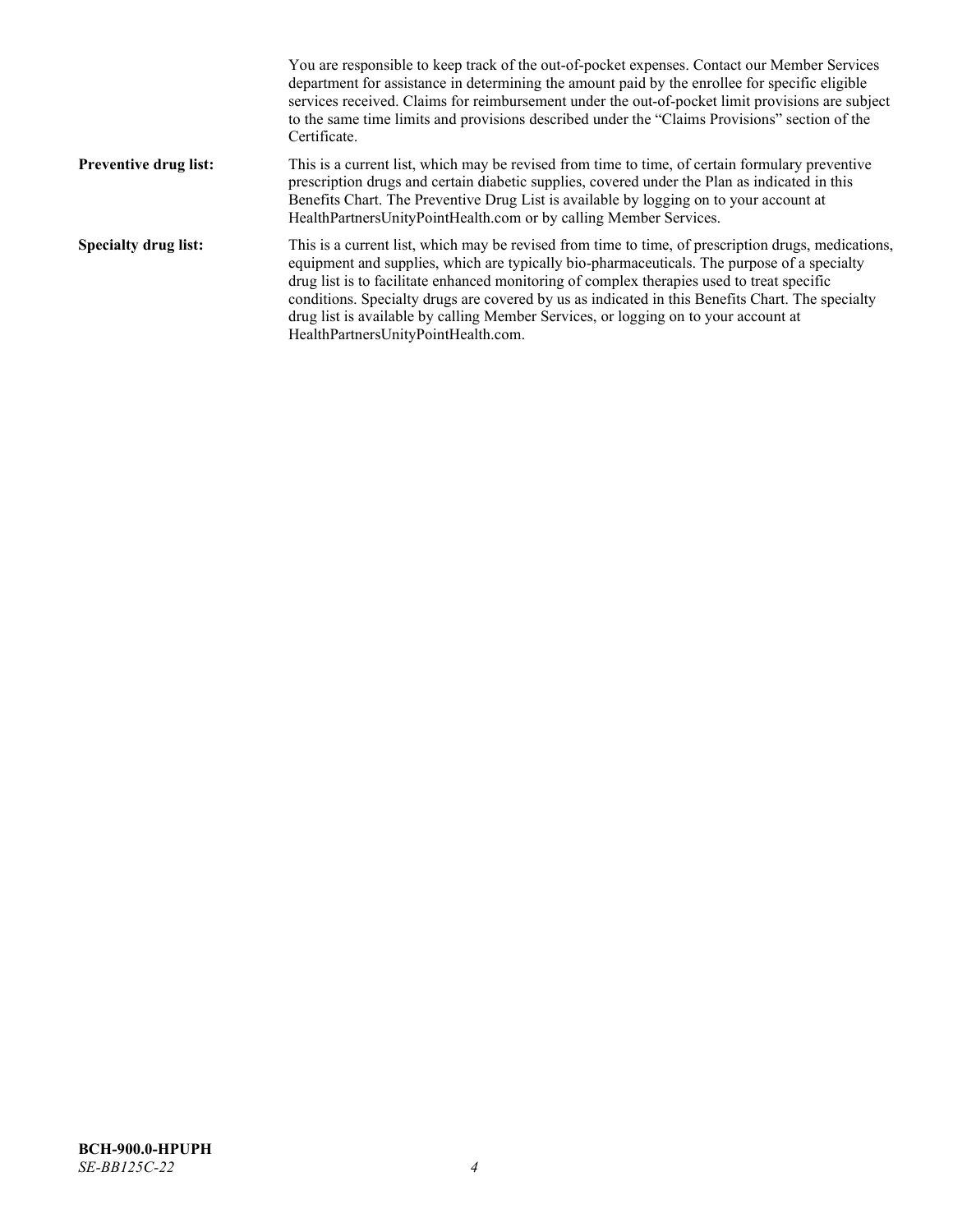# **DEDUCTIBLES, OUT-OF-POCKET LIMITS AND LIFETIME MAXIMUMS**

#### **Individual calendar year deductible**

| <b>Network Benefits</b> | <b>Non-Network Benefits</b> |
|-------------------------|-----------------------------|
| \$3,000                 | \$10,000                    |

#### **Family calendar year deductible**

| <b>Network Benefits</b> | <b>Non-Network Benefits</b> |
|-------------------------|-----------------------------|
| \$6,000                 | \$20,000                    |

Separate deductibles must be satisfied under the Network Benefits and Non-Network Benefits.

Your plan has an embedded deductible. This means once an insured meets the individual deductible, the plan begins paying benefits for that person. If two or more members of the family meet the family deductible, the plan begins paying benefits for all members of the family, regardless of whether each insured has met the individual deductible. However, an insured may not contribute more than the individual deductible toward the family deductible.

Any amounts paid or reimbursed by a third party, including but not limited to: point of service rebates, manufacturer coupons, manufacturer debit cards or other forms of direct reimbursement to an insured for a product or service, will not apply toward your deductible, to the extent permitted under state and federal law.

#### **Individual calendar year out-of-pocket limit**

| <b>Network Benefits</b> | <b>Non-Network Benefits</b> |
|-------------------------|-----------------------------|
| \$6,000                 | \$30,000                    |

#### **Family calendar year out-of-pocket limit**

| <b>Network Benefits</b> | <b>Non-Network Benefits</b> |
|-------------------------|-----------------------------|
| \$12,000                | \$60,000                    |

Separate out-of-pocket limits must be satisfied under the Network Benefits and Non-Network Benefits.

Non-Network Benefits above the usual and customary charge will not apply toward the individual or family out-of-pocket limit.

Non-Network Benefits for transplant surgery do not apply to the out-of-pocket limit.

Any amounts paid or reimbursed by a third party, including but not limited to: point of service rebates, manufacturer coupons, manufacturer debit cards or other forms of direct reimbursement to an insured for a product or service, will not apply as an out-ofpocket expense, to the extent permitted under state and federal law.

#### **Lifetime maximum benefit for bariatric surgery**

| <b>Network Benefits</b> | <b>Non-Network Benefits</b> |
|-------------------------|-----------------------------|
| <sup>I</sup> Inlimited. | \$5,000                     |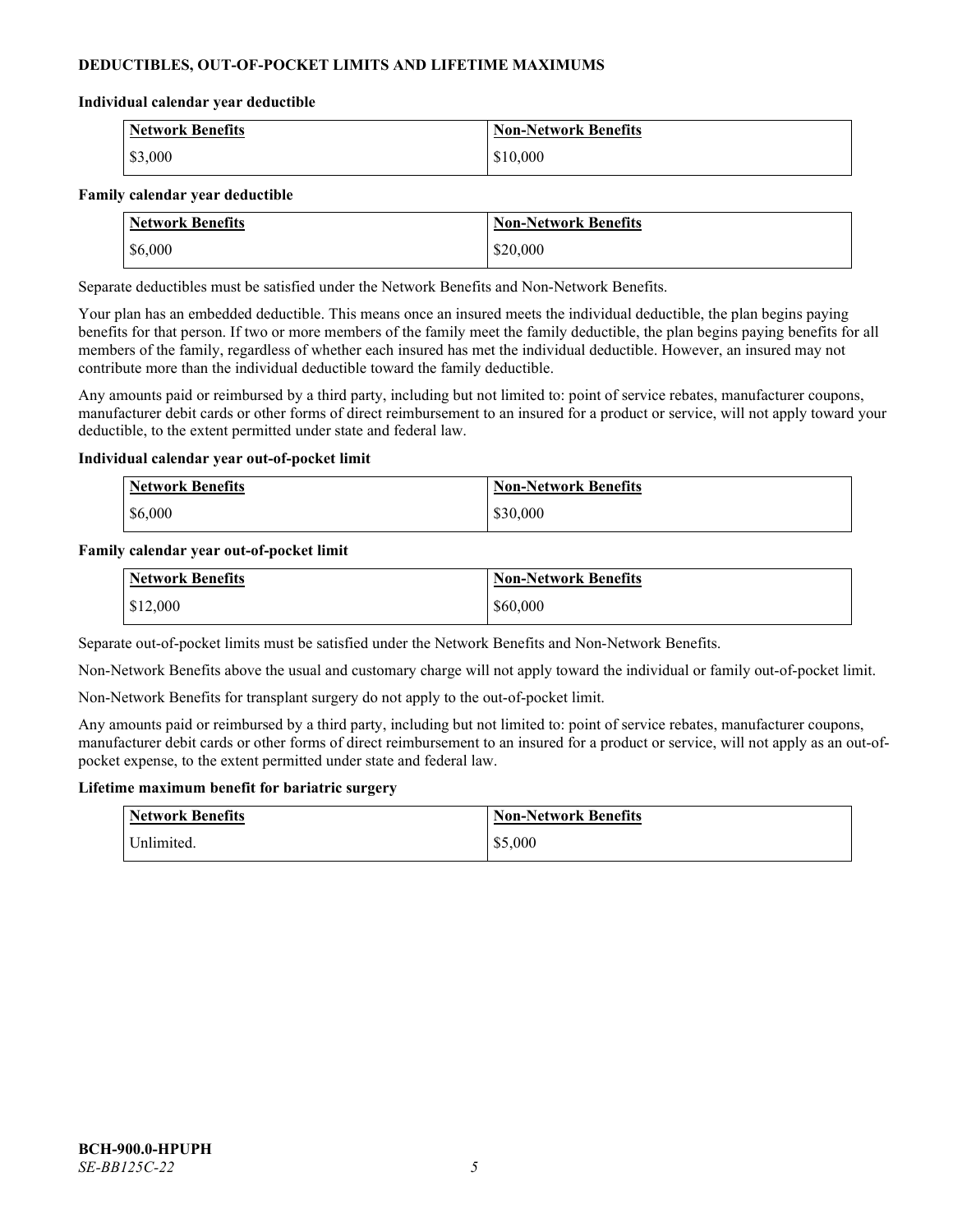# **AMBULANCE AND MEDICAL TRANSPORTATION**

#### **Covered Services:**

We cover ambulance and medical transportation for medical emergencies.

We also cover medically necessary, non-emergency ground and air medical transportation if it meets our coverage criteria.

Under the No Surprises Act, non-network air ambulance providers may not bill patients for more than their cost-sharing responsibility for the corresponding Network service.

Covered services and supplies are based on established medical policies, which are subject to periodic review and modification by the medical or dental directors. These medical policies (medical coverage criteria) and applicable prior authorization requirements are available by calling Member Services, or logging on to your account at [HealthPartnersUnityPointHealth.com.](https://www.healthpartnersunitypointhealth.com/)

| <b>Network Benefits</b>      | <b>Non-Network Benefits</b> |
|------------------------------|-----------------------------|
| 70% of the charges incurred. | See Network Benefits.       |

#### **Not Covered:**

See "Services Not Covered" in the Group Certificate.

# **BEHAVIORAL HEALTH SERVICES**

#### **Covered Services:**

Covered services are based on established medical policies, which are subject to periodic review and modification by the medical directors. These medical policies (medical coverage criteria) are available by calling Member Services, or logging on to your account at [HealthPartnersUnityPointHealth.com.](https://www.healthpartnersunitypointhealth.com/)

### **Mental health services**

We cover services for mental health diagnoses as described in the Diagnostic and Statistical Manual of Mental Disorders – Fifth Edition (DSM-5) (most recent edition).

**Outpatient services including intensive outpatient and day treatment services:** We cover medically necessary outpatient professional mental health services for evaluation, crisis intervention, and treatment of mental health disorders.

A comprehensive diagnostic assessment will be used as the basis for a determination by a mental health professional, concerning the appropriate treatment and the extent of services required.

Outpatient services we cover for a diagnosed mental health condition include the following:

- Individual, group, family, and multi-family therapy;
- Medication management provided by a physician, certified nurse practitioner, or physician's assistant;
- Psychological testing services for the purposes of determining the differential diagnoses and treatment planning for patients currently receiving behavioral health services;
- Day treatment and intensive outpatient services in a licensed program;
- Partial hospitalization services in a licensed hospital or community mental health center;
- Psychotherapy and nursing services provided in the home if authorized by us; and
- Treatment for gender dysphoria.

| <b>Network Benefits</b>      | <b>Non-Network Benefits</b>  |
|------------------------------|------------------------------|
| 70% of the charges incurred. | 50% of the charges incurred. |

#### **Group therapy**

| <b>Network Benefits</b>      | <b>Non-Network Benefits</b>  |
|------------------------------|------------------------------|
| 70% of the charges incurred. | 50% of the charges incurred. |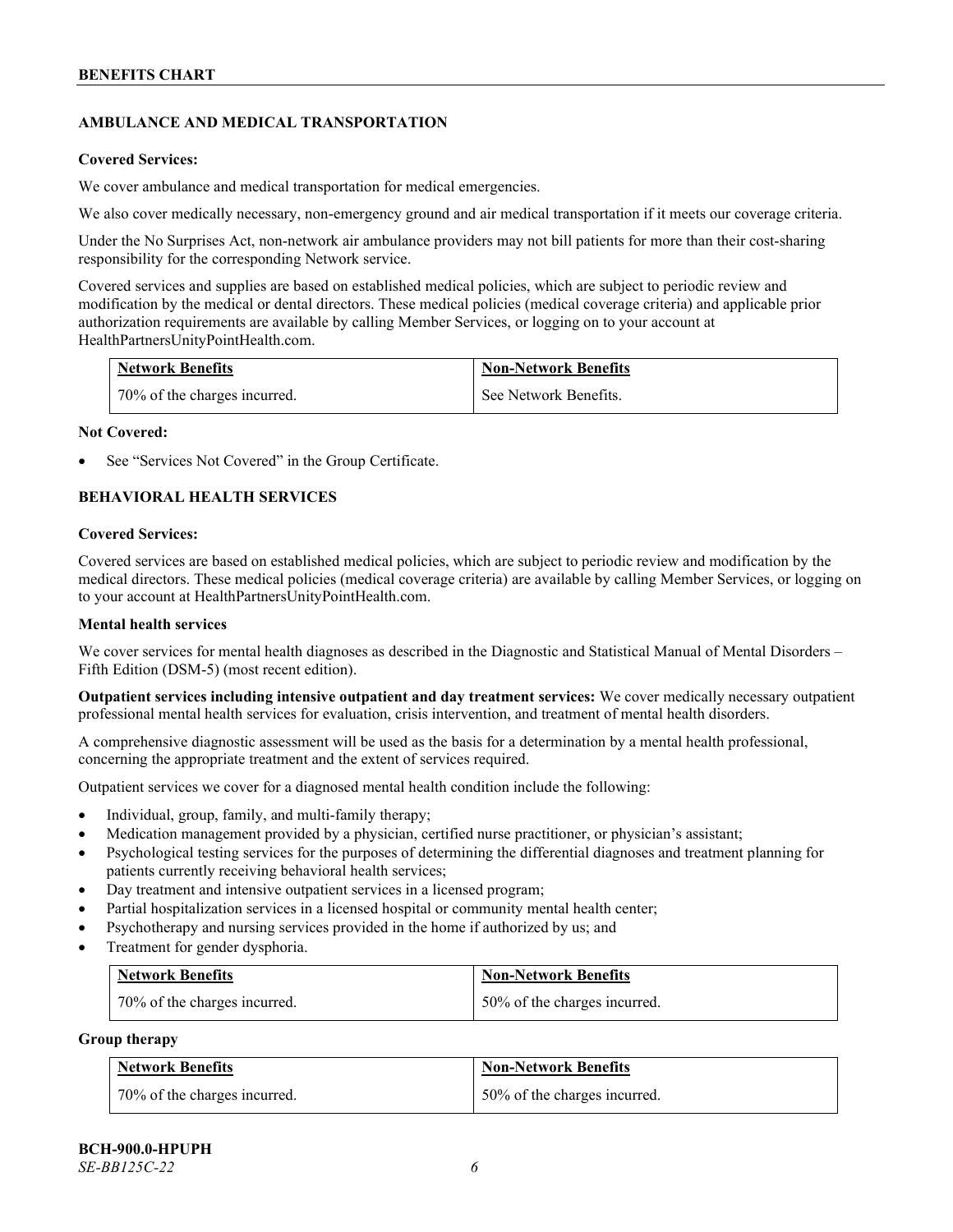**Inpatient services, including mental health residential treatment services:** We cover the following:

- Medically necessary inpatient services in a hospital and professional services for treatment of mental health disorders. Medical stabilization is covered under inpatient hospital services in the "Hospital and Skilled Nursing Facility Services" section; and
- Medically necessary mental health residential treatment services. This care must be authorized by us and provided by a hospital or residential behavioral health treatment facility licensed by the local state or Department of Health and Human Services. Services not covered under this benefit include halfway houses, group homes, extended care facilities, shelter services, correctional services, detention services, transitional services, group residential services, foster care services and wilderness programs.

| <b>Network Benefits</b>      | <b>Non-Network Benefits</b>  |
|------------------------------|------------------------------|
| 70% of the charges incurred. | 50% of the charges incurred. |

#### **Substance use disorder (SUD) services**

We cover medically necessary services for assessments by a licensed alcohol and drug counselor and treatment of substance use disorders as defined in the latest edition of the DSM-5.

**Outpatient services, including intensive outpatient and day treatment services:** We cover medically necessary outpatient professional services for the diagnosis and treatment of substance use disorder. Substance use disorder treatment services must be provided by a program licensed by the local Department of Health and Human Services.

Outpatient services we cover for a diagnosed substance use disorder include the following:

- Individual, group, family, and multi-family therapy provided in an office setting;
- Opiate replacement therapy including methadone and buprenorphine treatment; and
- Day treatment and intensive outpatient services in a licensed program.

| <b>Network Benefits</b>      | <b>Non-Network Benefits</b>  |
|------------------------------|------------------------------|
| 70% of the charges incurred. | 50% of the charges incurred. |

**Inpatient services:** We cover the following:

- Medically necessary inpatient services in a hospital or primary residential treatment in a licensed substance use disorder treatment center. Primary residential treatment is an intensive residential treatment program of limited duration, typically 30 days or less.
- Services provided in a hospital that is licensed by the local state and accredited by Medicare; and
- Detoxification services in a hospital or community detoxification facility if it is licensed by the local Department of Health and Human Services.

| <b>Network Benefits</b>      | <b>Non-Network Benefits</b>  |
|------------------------------|------------------------------|
| 70% of the charges incurred. | 50% of the charges incurred. |

**Not Covered:**

See "Services Not Covered" in the Group Certificate.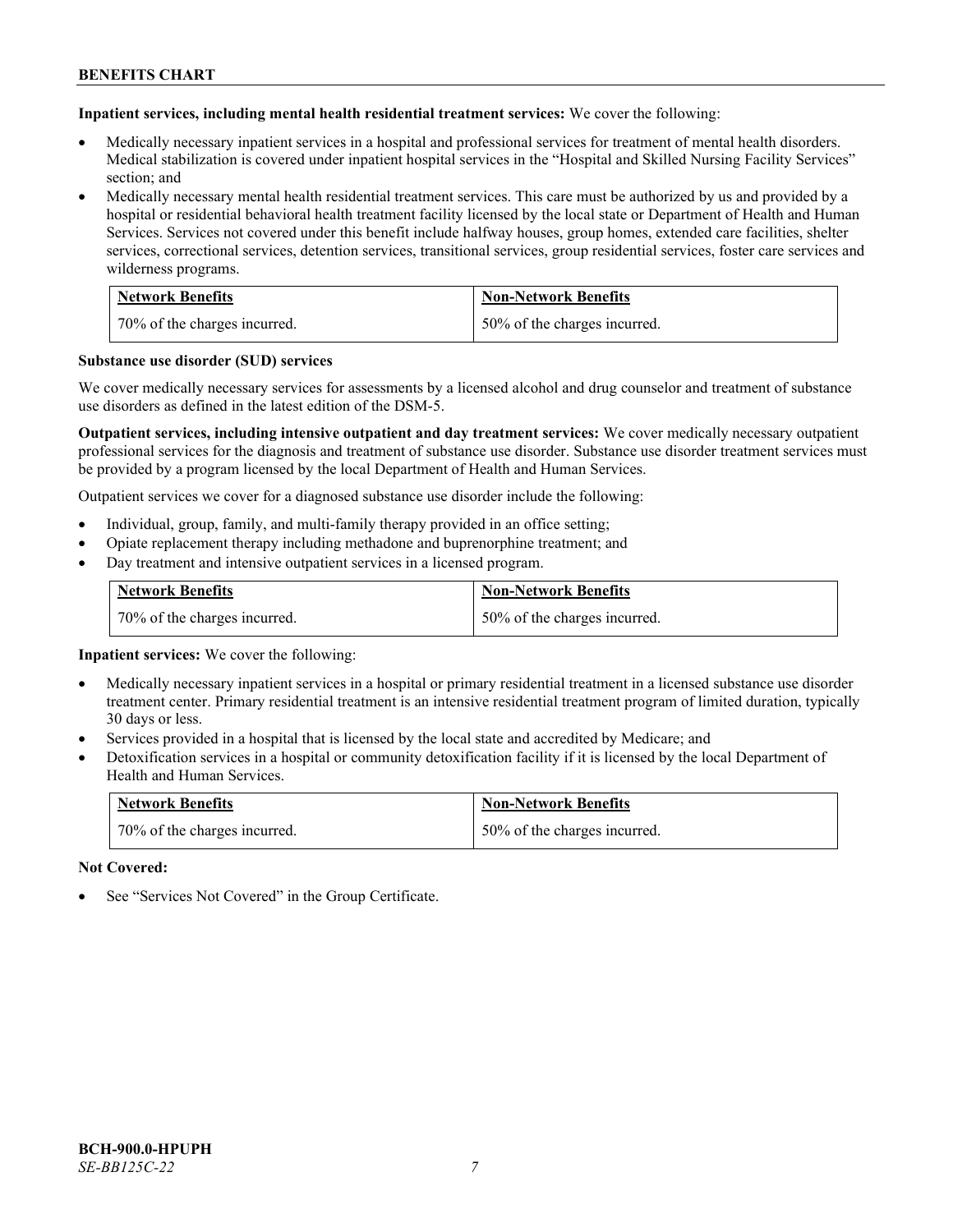# **CHIROPRACTIC SERVICES**

### **Covered Services:**

We cover chiropractic services for rehabilitative care. Chiropractic services are adjustments to any abnormal articulations of the human body, especially those of the spinal column, for the purpose of giving freedom of action to impinged nerves that may cause pain or deranged function.

Massage therapy which is performed in conjunction with other treatment/modalities by a chiropractor, is part of a prescribed treatment plan and is not billed separately is covered.

| <b>Network Benefits</b>      | <b>Non-Network Benefits</b>  |
|------------------------------|------------------------------|
| 70% of the charges incurred. | 50% of the charges incurred. |

**Not Covered:**

- Massage therapy for the purpose of comfort or convenience of the insured.
- See "Services Not Covered" in the Group Certificate.

# **CLINICAL TRIALS**

#### **Covered Services:**

We cover certain routine services if you participate in a Phase I, Phase II, Phase III or Phase IV clinical trial that is conducted in relation to the prevention, detection, or treatment of cancer or other life-threatening disease or condition as defined in the Affordable Care Act. We cover routine patient costs for services that would be eligible under this Benefits Chart if the service were provided outside of a clinical trial.

| <b>Network Benefits</b>                              | <b>Non-Network Benefits</b>                          |
|------------------------------------------------------|------------------------------------------------------|
| Coverage level is same as corresponding Network      | Coverage level is same as corresponding Non-Network  |
| Benefits, depending on type of service provided such | Benefits, depending on type of service provided such |
| as Office Visits for Illness or Injury, Inpatient or | as Office Visits for Illness or Injury, Inpatient or |
| <b>Outpatient Hospital Services.</b>                 | <b>Outpatient Hospital Services.</b>                 |

# **Not Covered:**

- The investigative item, device or service itself.
- Items or services that are provided solely to satisfy data collection and analysis needs and that are not used in the direct clinical management of the patient.
- A service that is clearly inconsistent with widely accepted and established standards of care for a particular diagnosis.
- See "Services Not Covered" in the Group Certificate.

# **DENTAL SERVICES**

#### **Covered Services:**

We cover services as described below.

**Accidental dental services:** We cover dentally necessary services to treat and restore damage done to sound, natural, unrestored teeth as a result of an accidental injury. Coverage is for damage caused by external trauma to face and mouth only, not for cracked or broken teeth which result from biting or chewing. We cover restorations, root canals, crowns and replacement of teeth lost that are directly related to the accident in which the insured was involved. We cover initial exams, xrays, and palliative treatment including extractions, and other oral surgical procedures directly related to the accident. Subsequent treatment must be initiated within the specified timeframe and must be directly related to the accident. We do not cover restoration and replacement of teeth that are not "sound and natural" at the time of the accident.

Full mouth rehabilitation to correct occlusion (bite) and malocclusion (misaligned teeth not due to the accident) are not covered.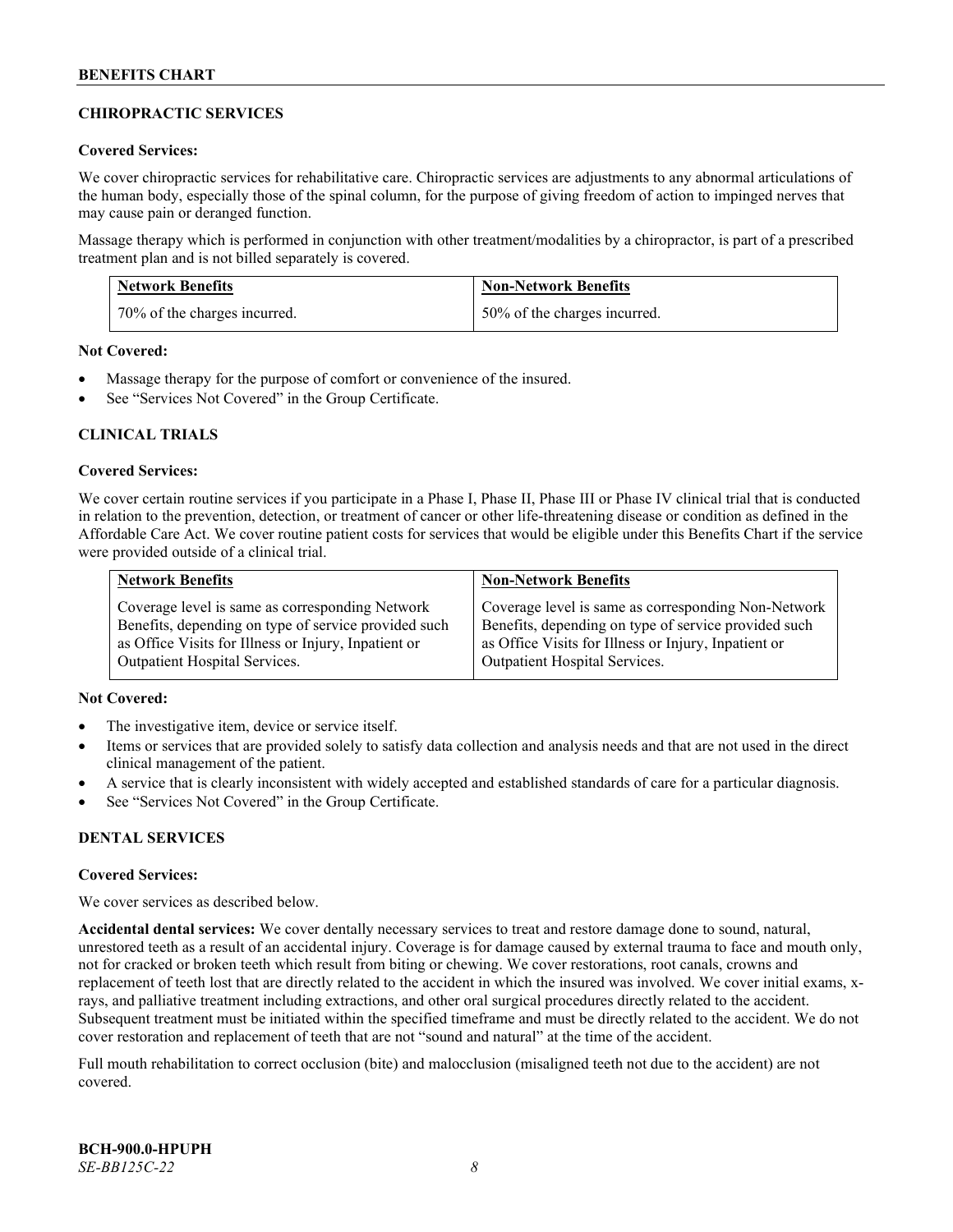When an implant-supported dental prosthetic treatment is pursued, the accidental dental benefit will be applied to the prosthetic procedure. Benefits are limited to the amount that would be paid toward the placement of a removable dental prosthetic appliance that could be used in the absence of implant treatment. Care must be provided or pre-authorized by a network dentist.

| <b>Network Benefits</b>      | <b>Non-Network Benefits</b>  |
|------------------------------|------------------------------|
| 70% of the charges incurred. | 50% of the charges incurred. |

For all accidental dental services, treatment and/or restoration must be initiated within six months of the date of the injury. Coverage is limited to the initial course of treatment and/or initial restoration. Services must be provided within 24 months of the date of injury to be covered.

# **Medical referral dental services**

**Medically necessary outpatient dental services:** We cover medically necessary outpatient dental services. Coverage is limited to dental services required for treatment of an underlying medical condition, e.g., removal of teeth to complete radiation treatment for cancer of the jaw, cysts and lesions.

| <b>Network Benefits</b>      | <b>Non-Network Benefits</b>  |
|------------------------------|------------------------------|
| 70% of the charges incurred. | 50% of the charges incurred. |

**Medically necessary hospitalization and anesthesia for dental care:** We cover medically necessary hospitalization and anesthesia for dental care. This is limited to charges incurred by an insured who: (1) is a child under age five; (2) is severely disabled; (3) has a medical condition, and requires hospitalization or general anesthesia for dental care treatment; or (4) is a child between age five and 12 and care in dental offices has been attempted unsuccessfully and usual methods of behavior modification have not been successful, or when extensive amounts of restorative care, exceeding four appointments, are required. The requirement of a hospital setting must be due to an insured's underlying medical condition. Coverage is limited to facility and anesthesia charges. Anesthesia is covered in a hospital or a dental office. Oral surgeon/dentist professional fees are not covered. The following are examples, though not all-inclusive, of medical conditions which may require hospitalization for dental services: severe asthma, severe airway obstruction or hemophilia. Hospitalization required due to the behavior of the insured or due to the extent of the dental procedure is not covered.

| <b>Network Benefits</b>      | <b>Non-Network Benefits</b>  |
|------------------------------|------------------------------|
| 70% of the charges incurred. | 50% of the charges incurred. |

**Medical complications of dental care:** We cover medical complications of dental care. Treatment must be medically necessary care and related to medical complications of non-covered dental care, including complications of the head, neck, or substructures.

| <b>Network Benefits</b>        | <b>Non-Network Benefits</b>  |
|--------------------------------|------------------------------|
| 1 70% of the charges incurred. | 50% of the charges incurred. |

**Oral surgery:** We cover oral surgery. Coverage is limited to treatment of medical conditions requiring oral surgery, such as treatment of oral neoplasm, non-dental cysts, fracture of the jaws, trauma of the mouth and jaws, and any other oral surgery procedures provided as medically necessary dental services.

| <b>Network Benefits</b>      | <b>Non-Network Benefits</b>  |
|------------------------------|------------------------------|
| 70% of the charges incurred. | 50% of the charges incurred. |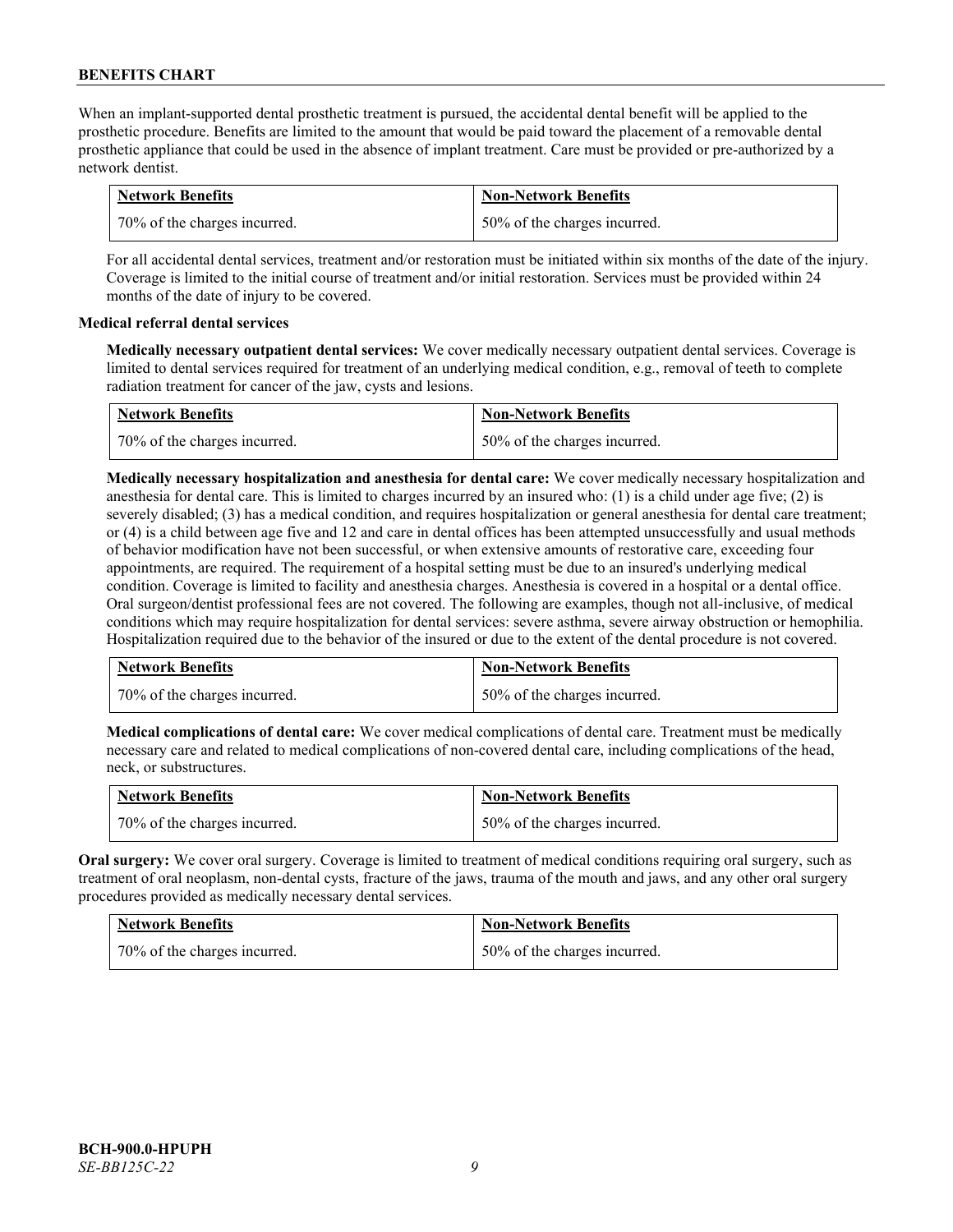**Treatment of cleft lip and cleft palate of a dependent child:** We cover treatment of cleft lip and cleft palate of a dependent child to age 26, including orthodontic treatment and oral surgery directly related to the cleft. Benefits are limited to inpatient or outpatient expenses arising from medical and dental treatment that was scheduled or initiated prior to the dependent turning age 19. Dental services which are not required for the treatment of cleft lip or cleft palate are not covered. If a dependent child covered under the Certificate is also covered under a dental plan which includes orthodontic services, that dental plan shall be considered primary for the necessary orthodontic services. Oral appliances are subject to the same copayment, conditions and limitations as durable medical equipment.

| <b>Network Benefits</b>      | <b>Non-Network Benefits</b>  |
|------------------------------|------------------------------|
| 70% of the charges incurred. | 50% of the charges incurred. |

**Treatment of temporomandibular disorder (TMD) and craniomandibular disorder (CMD):** We cover surgical and nonsurgical treatment of temporomandibular disorder (TMD) and craniomandibular disorder (CMD), which is medically necessary care. Dental services which are not required to directly treat TMD or CMD are not covered.

| <b>Network Benefits</b>      | <b>Non-Network Benefits</b>  |
|------------------------------|------------------------------|
| 70% of the charges incurred. | 50% of the charges incurred. |

#### **Not Covered:**

- Dental treatment, procedures or services not listed in this Benefits Chart.
- Accident related dental services if treatment is (1) provided to teeth which are not sound and natural, (2) to teeth which have been restored, (3) initiated beyond six months from the date of the injury, (4) received beyond the initial treatment or restoration or (5) received beyond 24 months from the date of injury.
- Oral surgery to remove wisdom teeth, except as stated in the pediatric dental amendment.
- Orthognathic treatment or procedures and all related services.
- See "Services Not Covered" in the Group Certificate.

### **DIABETES AND HYPERTENSION DISEASE MANAGEMENT PROGRAM**

#### **Covered Services:**

If you meet criteria for coverage, you may qualify for the diabetes and/or hypertension disease management program.

The program covers group health coaching which focuses on weight loss, exercise, behavior modification and health education through Omada Health.

| <b>Network Benefits</b>                                     | <b>Non-Network Benefits</b> |
|-------------------------------------------------------------|-----------------------------|
| 100% of the charges incurred.<br>Deductible does not apply. | Not applicable.             |

#### **Not Covered:**

See "Services Not Covered" in the Group Certificate.

# **DIABETIC EQUIPMENT AND SUPPLIES**

#### **Covered Services:**

We cover physician prescribed medically appropriate and necessary drugs and supplies used in the management and treatment of diabetes for insureds with gestational, Type I or Type II diabetes including durable diabetic equipment and disposable supplies, as described below.

Certain items are only covered if your condition meets our coverage criteria and obtained through an authorized vendor. For more information on what we cover and any prior authorization requirements, call Member Services or log on to your account at [HealthPartnersUnityPointHealth.com.](https://www.healthpartnersunitypointhealth.com/)

Insulin and medications for diabetes are covered as outpatient drugs under the "Prescription Drug Services" section.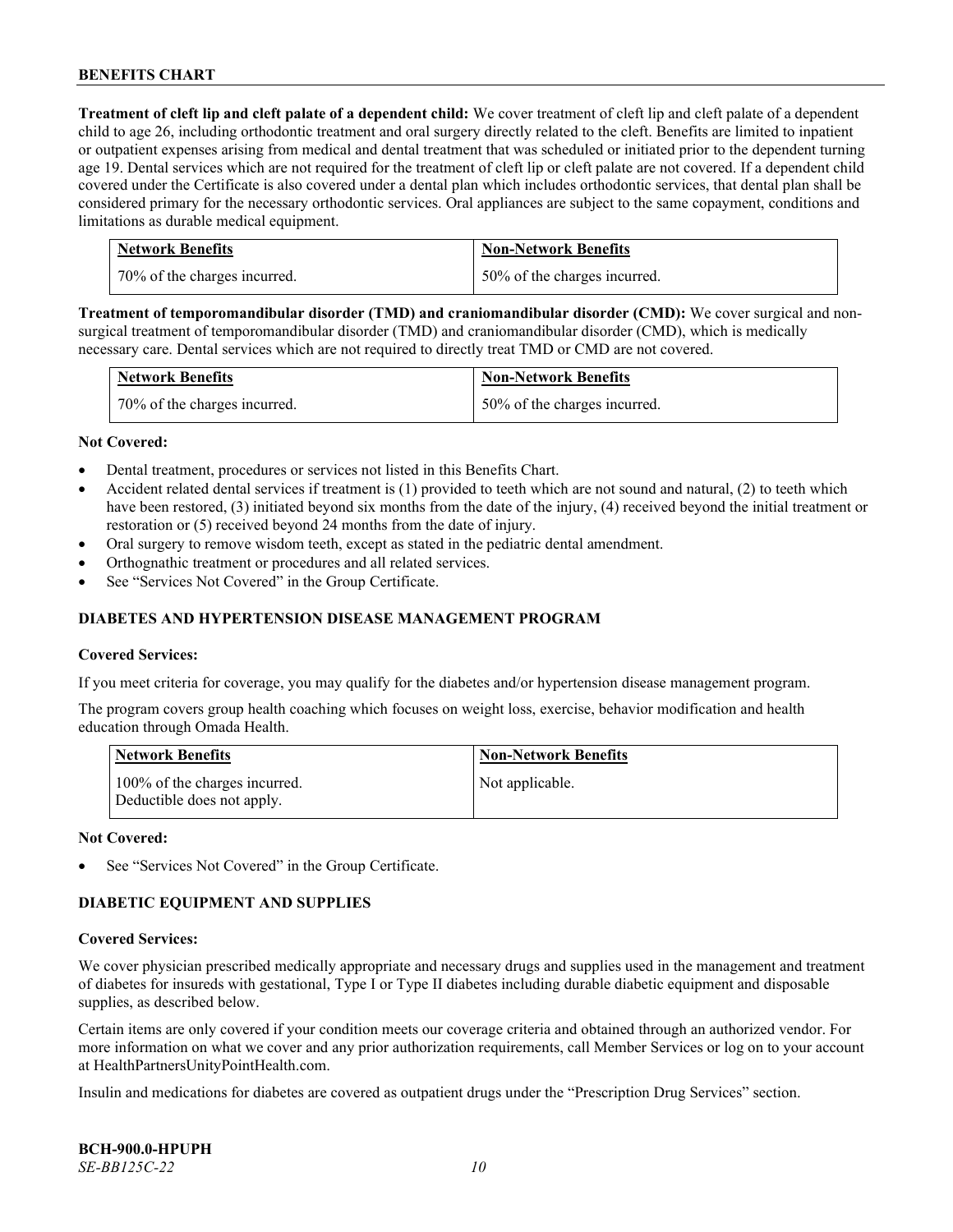**Pumps and pump supplies.** These include diabetic insulin pumps, diabetic infusion pumps and infusion pump supplies such as infusion sets, tubing, connectors and syringe reservoirs.

| <b>Network Benefits</b>                                                                                              | <b>Non-Network Benefits</b>  |
|----------------------------------------------------------------------------------------------------------------------|------------------------------|
| Pumps received at a pharmacy:<br>70% of the charges incurred.                                                        | 50% of the charges incurred. |
| Pumps received from a non-pharmacy provider:<br>70% of the charges incurred if purchased from an<br>approved vendor. |                              |

### **All other diabetic durable equipment and supplies**

**Durable diabetic equipment and supplies**. These include continuous glucose monitoring system (CGMS), transmitter, sensors and receivers, diabetic blood glucose monitors and control/calibrating solutions (for checking accuracy or testing equipment and test strips).

**Disposable diabetic supplies.** These are one-time use supplies, including syringes, lancets, lancet devices, blood and urine ketone test strips, and needles.

Certain diabetic supplies and equipment must be purchased at a pharmacy.

| <b>Network Benefits</b>                                                                                                                        | <b>Non-Network Benefits</b>  |
|------------------------------------------------------------------------------------------------------------------------------------------------|------------------------------|
| If received through a pharmacy:<br>Diabetic supplies on the Preventive Drug List:                                                              | 50% of the charges incurred. |
| Generic formulary drugs from the Preventive Drug List<br>are covered at 100% of the charges incurred.                                          |                              |
| Brand name formulary drugs from the Preventive Drug<br>List are covered at 100% of the charges incurred,<br>subject to your copayment of \$60. |                              |
| Deductible does not apply.                                                                                                                     |                              |
| All other diabetic supplies purchased at a pharmacy:                                                                                           |                              |
| 70% of the charges incurred.                                                                                                                   |                              |
| If received through a non-pharmacy provider:<br>70% of the charges incurred if purchased from an<br>approved vendor.                           |                              |

#### **Limitations:**

- No more than a 93-day supply of diabetic supplies is covered and dispensed at a time.
- We require that certain diabetic supplies and equipment be purchased at a pharmacy.
- Diabetic supplies and equipment are limited to certain models and brands.
- Durable medical equipment and supplies must be obtained from or repaired by approved vendors.
- Covered services and supplies are based on established medical policies which are subject to periodic review and modification by the medical directors. Our coverage policy for diabetic supplies includes information on our required models and brands. These medical policies (medical coverage criteria) are available by calling Member Services, or logging on to your account a[t HealthPartnersUnityPointHealth.com.](https://www.healthpartnersunitypointhealth.com/)

# **Not Covered:**

- Replacement or repair of any covered items, if the items are (i) damaged or destroyed by misuse, abuse or carelessness, (ii) lost; or (iii) stolen.
- Duplicate or similar items.
- Labor and related charges for repair of any covered items which are more than the cost of replacement by an approved vendor.
- Batteries for monitors and equipment.

**BCH-900.0-HPUPH** *SE-BB125C-22 11*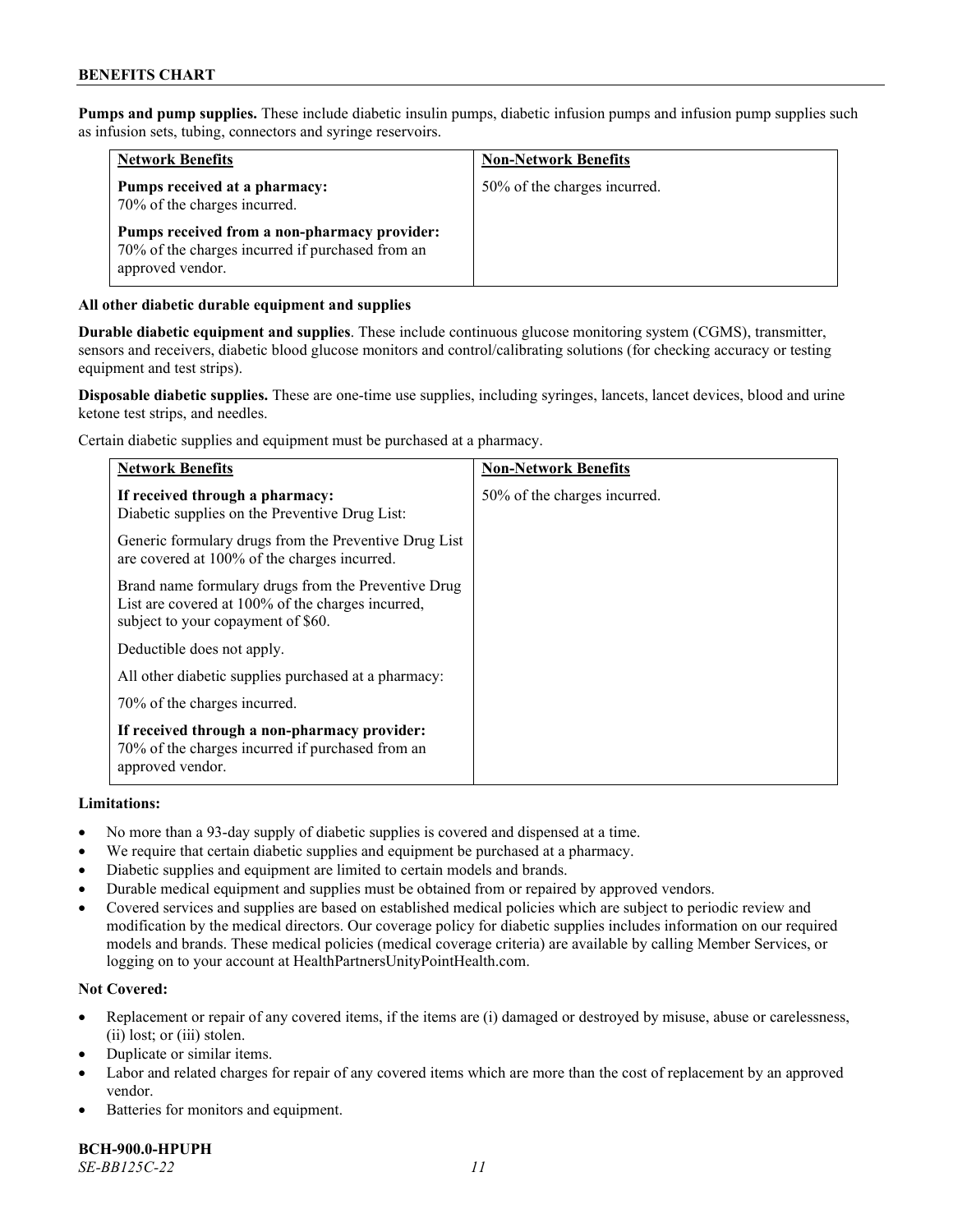- Sales tax, mailing, delivery charges, service call charges.
- See "Services Not Covered" in the Group Certificate.

# **DIAGNOSTIC IMAGING SERVICES**

# **Covered Services:**

We cover diagnostic imaging, when ordered by a provider and provided in a clinic or outpatient hospital facility.

To see the benefit level for inpatient hospital or skilled nursing facility services, see benefits under "Inpatient Hospital and Skilled Nursing Facility Services."

### **Outpatient magnetic resonance imaging (MRI) and computed tomography (CT)**

| <b>Network Benefits</b>        | <b>Non-Network Benefits</b>  |
|--------------------------------|------------------------------|
| 1 70% of the charges incurred. | 50% of the charges incurred. |

#### **All other outpatient diagnostic imaging services**

#### **Services for illness or injury**

| <b>Network Benefits</b>      | <b>Non-Network Benefits</b>  |
|------------------------------|------------------------------|
| 70% of the charges incurred. | 50% of the charges incurred. |

#### **Preventive services (MRI/CT procedures are not considered preventive)**

Diagnostic imaging services associated with preventive services are covered at the benefit level shown in the "Preventive Services" section of this Benefits Chart.

#### **Not Covered:**

See "Services Not Covered" in the Group Certificate.

# **DURABLE MEDICAL EQUIPMENT, PROSTHETICS, ORTHOTICS AND SUPPLIES**

#### **Covered Services:**

We cover equipment and services, as described below.

We cover durable medical equipment and services, prosthetics, orthotics, and supplies, subject to the limitations below, including certain disposable supplies and enteral feedings.

We cover special dietary treatment for phenylketonuria (PKU) and oral amino acid based elemental formula if it meets our medical coverage criteria.

Diabetic equipment and supplies are covered under the "Diabetic Equipment and Supplies" section of this Benefits Chart.

#### **Special dietary treatment for Phenylketonuria (PKU) if it meets our medical coverage criteria**

| <b>Network Benefits</b>      | <b>Non-Network Benefits</b>  |
|------------------------------|------------------------------|
| 70% of the charges incurred. | 50% of the charges incurred. |

#### **Oral amino acid based elemental formula if it meets our medical coverage criteria**

| <b>Network Benefits</b>        | <b>Non-Network Benefits</b>  |
|--------------------------------|------------------------------|
| 1 70% of the charges incurred. | 50% of the charges incurred. |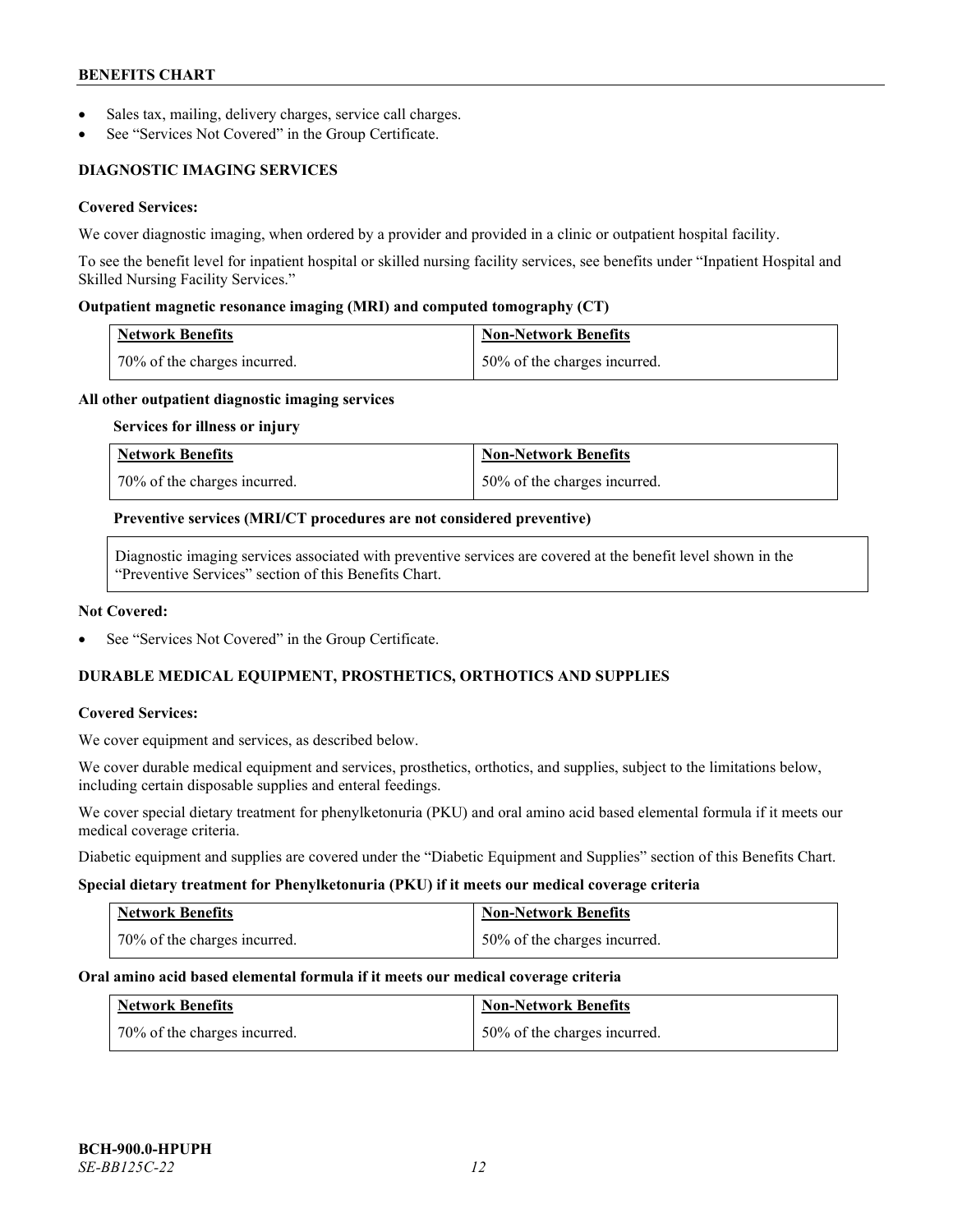### **Prosthetic limb devices to replace in whole or in part, an arm or leg**

| <b>Network Benefits</b>      | <b>Non-Network Benefits</b>      |
|------------------------------|----------------------------------|
| 80% of the charges incurred. | $150\%$ of the charges incurred. |

# **All other durable medical equipment, prosthetics, orthotics and supplies**

| <b>Network Benefits</b>      | <b>Non-Network Benefits</b>  |
|------------------------------|------------------------------|
| 70% of the charges incurred. | 50% of the charges incurred. |

### **Limitations:**

Coverage of durable medical equipment is limited by the following:

- Payment will not exceed the cost of an alternate piece of equipment or service that is effective and medically necessary.
- For prosthetic benefits, other than oral appliances for cleft lip and cleft palate, payment will not exceed the cost of an alternate piece of equipment or service that is effective, medically necessary and enables insureds to conduct standard activities of daily living.
- We reserve the right to determine if an item will be approved for rental vs. purchase.
- Durable medical equipment and supplies must be obtained from or repaired by approved vendors.
- Covered services and supplies are based on established medical policies which are subject to periodic review and modification by the medical or dental directors. Our coverage policy for diabetic supplies includes information on our required models and brands. These medical policies (medical coverage criteria) are available by calling Member Services, or logging on to your account at [HealthPartnersUnityPointHealth.com.](https://www.healthpartnersunitypointhealth.com/)

# **Not Covered:**

Items which are not eligible for coverage include, but are not limited to:

- Replacement or repair of any covered items, if the items are (i) damaged or destroyed by misuse, abuse or carelessness, (ii) lost; or (iii) stolen.
- Duplicate or similar items.
- Labor and related charges for repair of any covered items which are more than the cost of replacement by an approved vendor.
- Sales tax, mailing, delivery charges, service call charges.
- Items which are primarily educational in nature or for hygiene, vocation, comfort, convenience or recreation.
- Communication aids or devices: equipment to create, replace or augment communication abilities including, but not limited to, speech processors, receivers, communication boards, or computer or electronic assisted communication.
- Hearing aids (implantable and external, including osseointegrated or bone anchored) and their fitting. This exclusion does not apply to cochlear implants.
- Eyeglasses, contact lenses and their fitting, measurement and adjustment, except as specifically described in this Benefits Chart.
- Hair prostheses (wigs).
- Household equipment which primarily has customary uses other than medical, such as, but not limited to, exercise cycles, air purifiers, central or unit air conditioners, water purifiers, non-allergenic pillows, mattresses or waterbeds.
- Household fixtures including, but not limited to, escalators or elevators, ramps, swimming pools and saunas.
- Modifications to the structure of the home including, but not limited to, wiring, plumbing or charges for installation of equipment.
- Vehicle, car or van modifications including, but not limited to, hand brakes, hydraulic lifts and car carrier.
- Rental equipment while owned equipment is being repaired by non-contracted vendors, beyond one month rental of medically necessary equipment.
- Other equipment and supplies, including but not limited to assistive devices, that we determine are not eligible for coverage.
- See "Services Not Covered" in the Group Certificate.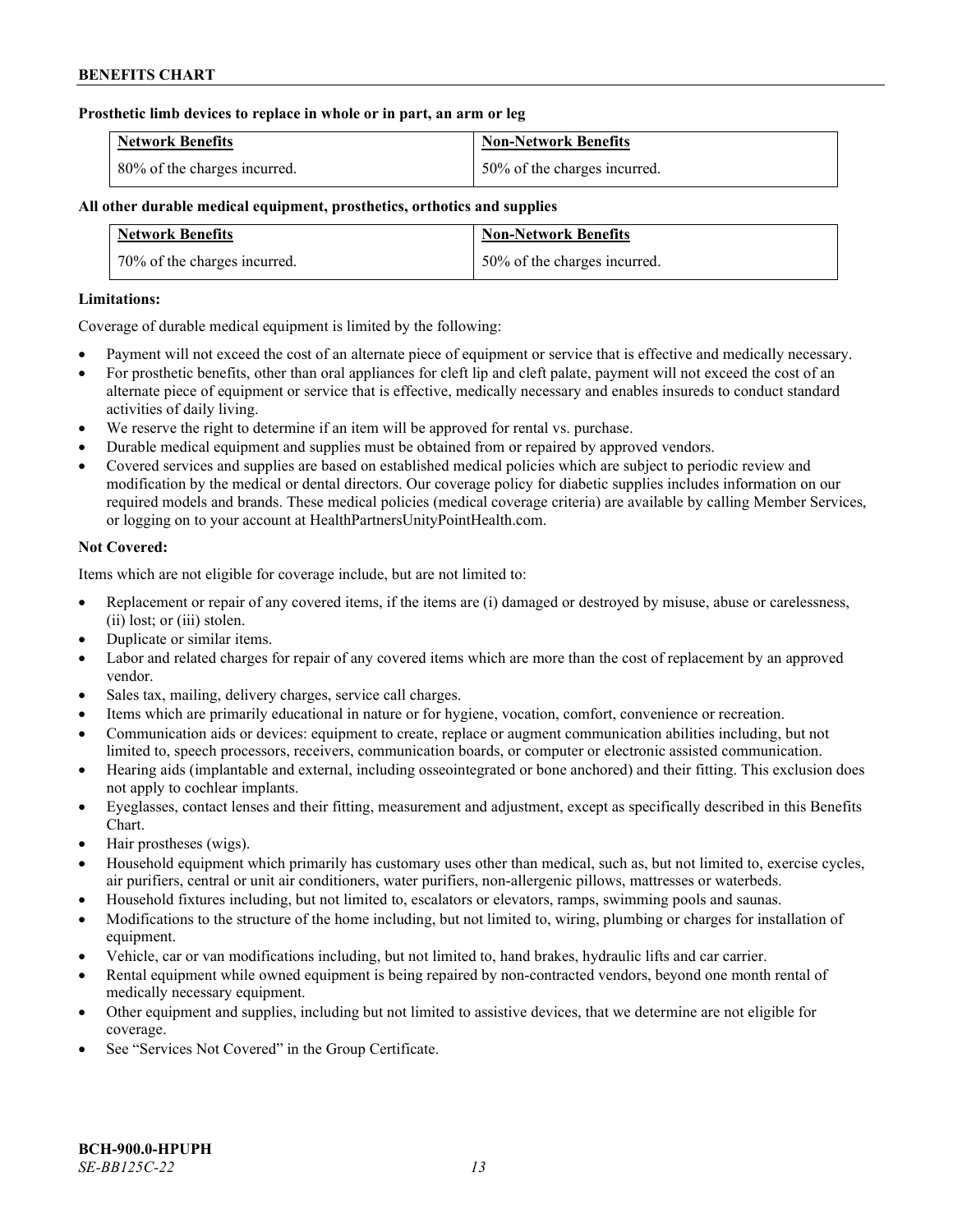### **EMERGENCY AND URGENTLY NEEDED CARE SERVICES**

## **Covered Services:**

We cover services for emergency care and urgently needed care if the services are otherwise eligible for coverage under this Benefits Chart.

**Urgently needed care.** These are services to treat an unforeseen illness or injury, which are required in order to prevent a serious deterioration in your health, and which cannot be delayed until the next available clinic or office hours.

#### **Urgently needed care at clinics**

| <b>Network Benefits</b>        | <b>Non-Network Benefits</b> |
|--------------------------------|-----------------------------|
| 1 70% of the charges incurred. | See Network Benefits.       |

**Emergency care.** These are services to treat: (1) the sudden, unexpected onset of illness or injury which, if left untreated or unattended until the next available clinic or office hours, would result in hospitalization, or (2) a condition requiring professional health services immediately necessary to preserve life or stabilize health, or with respect to a pregnant woman having contractions, that there is inadequate time to safely transfer the woman to another hospital for delivery or that a transfer may pose a threat to the health or safety of the woman or unborn child. Emergency care includes emergency services as defined in Division BB, Title I, Section 102 of the Consolidated Appropriations Act of 2021. Emergency care also includes an immediate response service available on a 24-hour, seven-day-a-week basis for each child, or person, having a psychiatric crisis, a mental health crisis, or a mental health emergency.

When reviewing claims for coverage of emergency services, our medical director will take into consideration a reasonable layperson's belief that the circumstances required immediate medical care that could not wait until the next working day or next available clinic appointment.

Under the No Surprises Act, Non-Network emergency care providers may not bill patients for more than their cost-sharing responsibility for the corresponding Network service

#### **Emergency care in a hospital emergency room, including professional services of a physician**

| <b>Network Benefits</b>      | <b>Non-Network Benefits</b> |
|------------------------------|-----------------------------|
| 70% of the charges incurred. | See Network Benefits.       |

**Inpatient emergency care in a hospital, including post-stabilization services as required under the federal No Surprises Act and its implementing regulations**

| <b>Network Benefits</b>      | <b>Non-Network Benefits</b> |
|------------------------------|-----------------------------|
| 70% of the charges incurred. | See Network Benefits.       |

### **Not Covered:**

See "Services Not Covered" in the Group Certificate.

# **GENE THERAPY**

#### **Covered Services:**

We cover gene therapy treatment that meets our current medical coverage criteria.

| <b>Network Benefits</b>                                                                                                                                                                                  | <b>Non-Network Benefits</b> |
|----------------------------------------------------------------------------------------------------------------------------------------------------------------------------------------------------------|-----------------------------|
| Coverage level is same as corresponding Network<br>Benefits, depending on type of service provided, such<br>as Office Visits for Illness or Injury, Inpatient or<br><b>Outpatient Hospital Services.</b> | No coverage.                |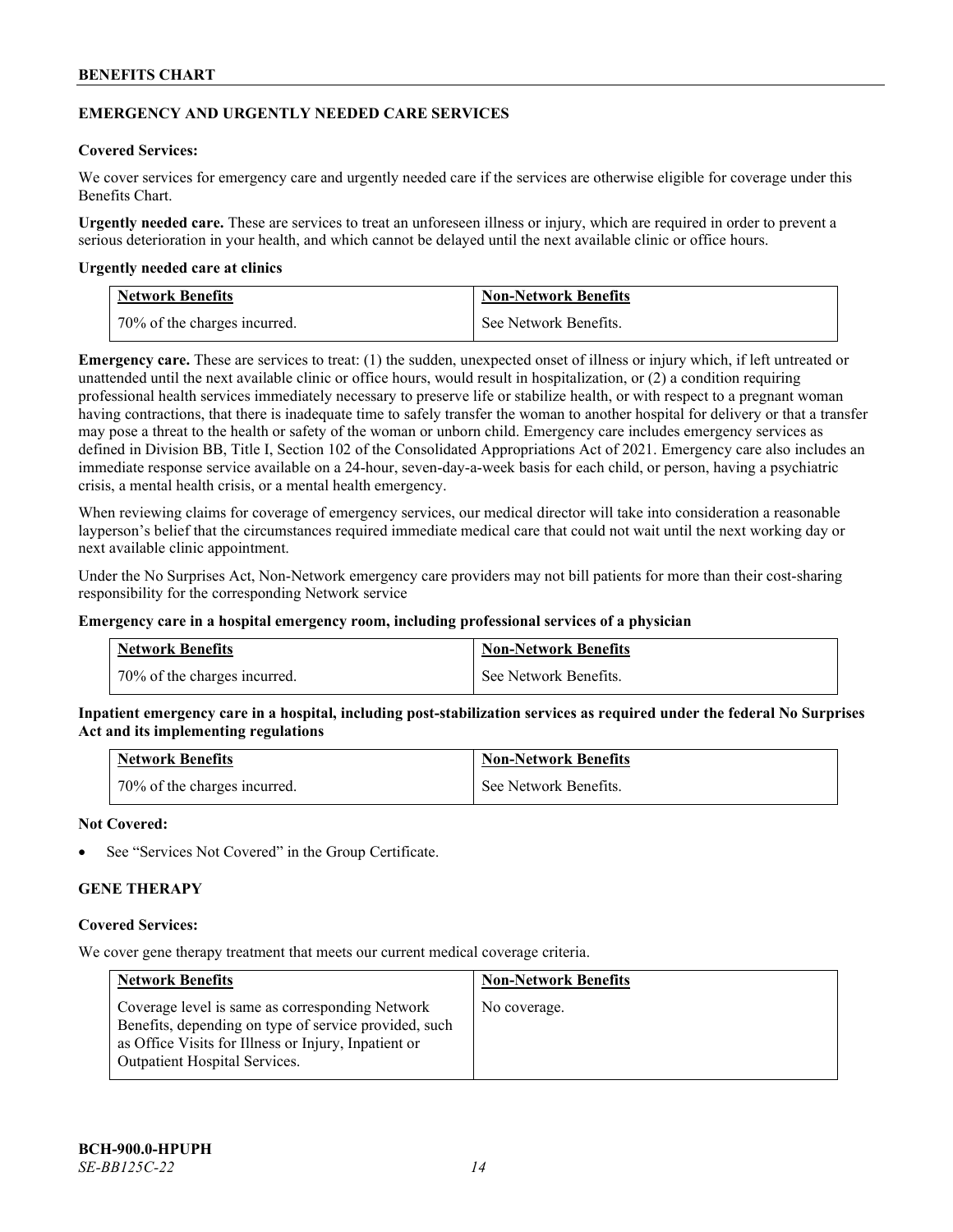# **Limitations:**

- Gene therapy must be provided by a designated provider.
- Specific types of gene therapy are limited to therapies and conditions specified in our medical coverage criteria.

# **Not Covered:**

See "Services Not Covered" in the Group Certificate.

# **HEALTH EDUCATION**

# **Covered Services:**

We cover education for preventive services and education for the management of chronic health problems (such as diabetes). Coverage includes medical nutrition therapy, that is provided by a certified, registered, or licensed health care professional working in a program consistent with the national standards of diabetes self-management education as established by the American Diabetes Association.

| <b>Network Benefits</b>                                     | <b>Non-Network Benefits</b>  |
|-------------------------------------------------------------|------------------------------|
| 100% of the charges incurred.<br>Deductible does not apply. | 50% of the charges incurred. |

# **Not Covered:**

See "Services Not Covered" in the Group Certificate.

# **HOME HEALTH SERVICES**

# **Covered Services:**

We cover the following services:

- Skilled nursing treatment in the home intended to provide a safe transition from other levels of care;
- Physical therapy, occupational therapy, speech therapy, respiratory therapy and other therapeutic services;
- Non-routine prenatal and postnatal services;
- Routine postnatal well child visits as described in the coverage criteria;
- Phototherapy services for newborns;
- Home health aide services and other eligible home health services when provided in your home if you are homebound (i.e., unable to leave home without considerable effort due to a medical condition). Lack of transportation does not constitute homebound status. For phototherapy services for newborns and high risk prenatal services, supplies and equipment are included;
- Total parenteral nutrition/intravenous ("TPN/IV") therapy, equipment, supplies and drugs in connection with IV therapy. IV line care kits are covered under Durable Medical Equipment. You do not need to be homebound to receive total parenteral nutrition/intravenous ("TPN/IV") therapy.
- Palliative care benefits. Palliative care includes symptom management, education and establishing goals of care. We waive the requirement that you be homebound for a limited number of home visits for palliative care (as shown in this Benefits Chart), if you have a life-threatening, non-curable condition which has a prognosis of survival of two years or less. Additional palliative care visits are eligible under the home health services benefit if you are homebound and meet all other requirements defined in this section.

Home health services are eligible and covered only when:

- medically necessary; and
- provided as rehabilitative care, terminal care or maternity care; and
- ordered by a physician, and included in the written home care plan.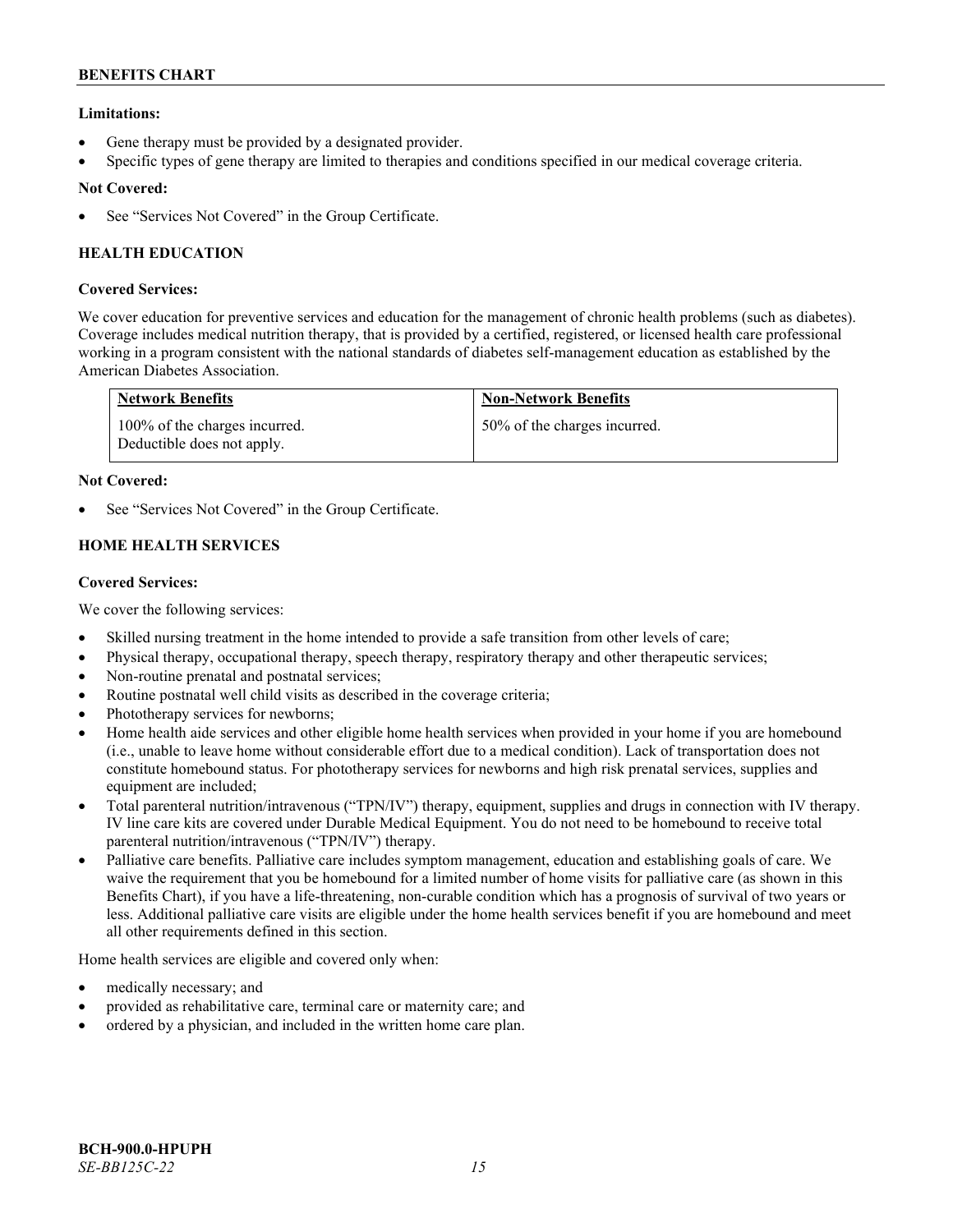**Physical therapy, occupational therapy, speech therapy, respiratory therapy, home health aide services and palliative care**

| <b>Network Benefits</b>      | <b>Non-Network Benefits</b>  |
|------------------------------|------------------------------|
| 70% of the charges incurred. | 50% of the charges incurred. |

#### **TPN/IV therapy, skilled nursing services, non-routine prenatal/postnatal services and phototherapy**

| <b>Network Benefits</b>      | <b>Non-Network Benefits</b>  |
|------------------------------|------------------------------|
| 70% of the charges incurred. | 50% of the charges incurred. |

#### **Routine postnatal well child visit**

| <b>Network Benefits</b>                                     | <b>Non-Network Benefits</b>  |
|-------------------------------------------------------------|------------------------------|
| 100% of the charges incurred.<br>Deductible does not apply. | 50% of the charges incurred. |

#### **Limitations:**

- Home health services are not provided as a substitute for a primary caregiver in the home or as relief (respite) for a primary caregiver in the home. We will not reimburse family members or residents in your home for the above services.
- A service shall not be considered a skilled nursing service merely because it is performed by, or under the direct supervision of, a licensed nurse. Where a service (such as tracheotomy suctioning or ventilator monitoring) or like services, can be safely and effectively performed by a non-medical person (or self-administered), without the direct supervision of a licensed nurse, the service shall not be regarded as a skilled nursing service, whether or not a skilled nurse actually provides the service. The unavailability of a competent person to provide a non-skilled service shall not make it a skilled service when a skilled nurse provides it. Only the skilled nursing component of so-called "blended" services (i.e. services which include skilled and non-skilled components) are covered under this Benefits Chart.

#### **Not Covered:**

- Financial or legal counseling services.
- Housekeeping or meal services in your home.
- Services provided by a family member or enrollee, or a resident in the enrollee's home.
- Vocational rehabilitation and recreational or educational therapy. Recreation therapy is therapy provided solely for the purpose of recreation, including but not limited to: (a) requests for physical therapy or occupational therapy to improve athletic ability, and (b) braces or guards to prevent sports injuries.
- See "Services Not Covered" in the Group Certificate.

# **HOSPICE SERVICES**

#### **Applicable definitions:**

**Part-time.** This is up to two hours of service per day, more than two hours is considered continuous care.

**Continuous care.** This is from two to twelve hours of service per day provided by a registered nurse, licensed practical nurse, or home health aide, during a period of crisis in order to maintain a terminally ill patient at home.

**Appropriate facility.** This is a nursing home, hospice residence, or other inpatient facility.

**Custodial care related to hospice services.** This means providing assistance in the activities of daily living and the care needed by a terminally ill patient which can be provided by primary caregiver (i.e., family member or friend) who is responsible for the patient's home care.

#### **Covered Services:**

**Hospice program.** We cover the services described below if you are terminally ill and accepted as a hospice program participant. You must meet the eligibility requirements of the program, and elect to receive services through the hospice program. If you elect to receive hospice services, you do so in lieu of curative treatment for your terminal illness for the period you are enrolled in the hospice program.

**BCH-900.0-HPUPH** *SE-BB125C-22 16*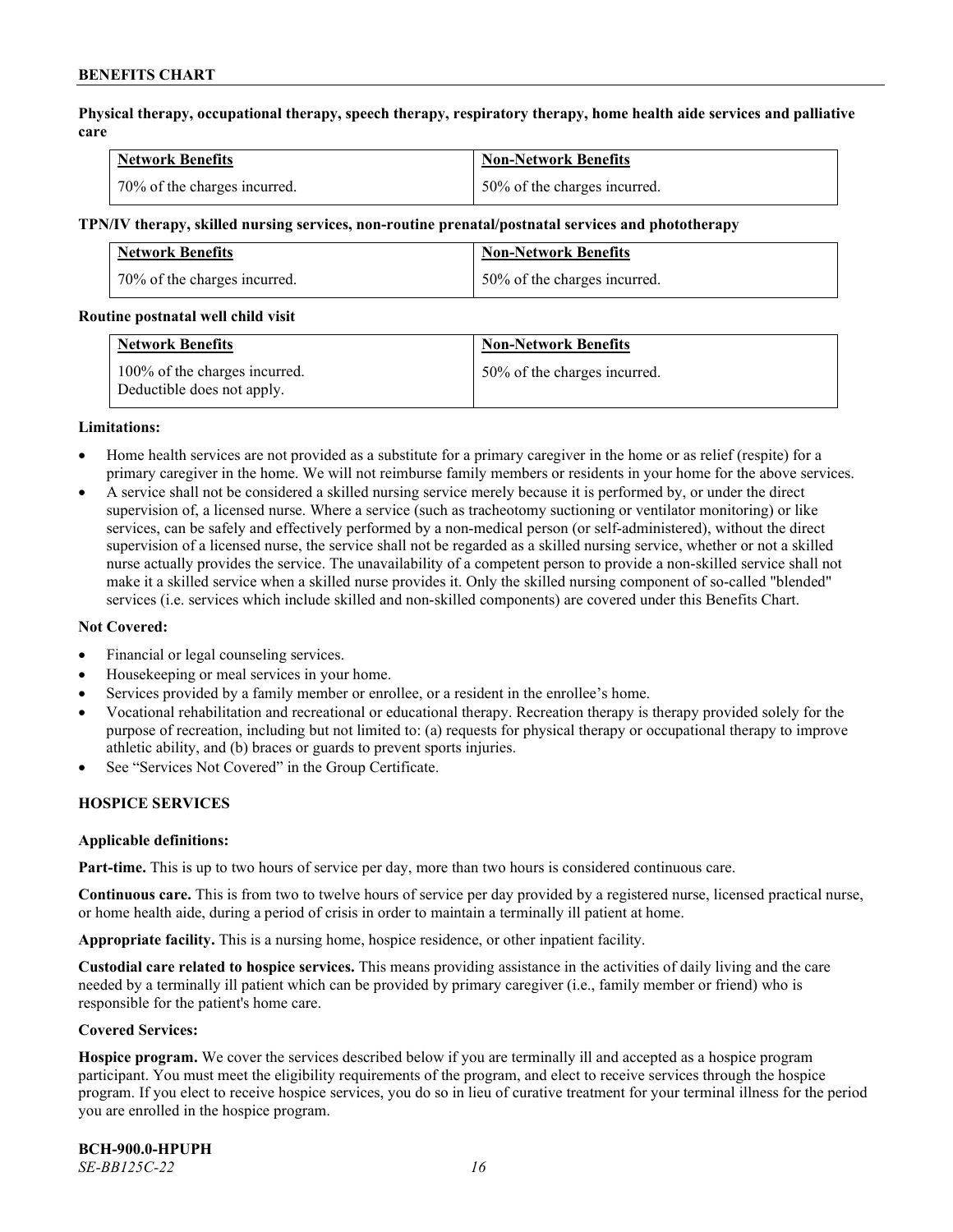**Eligibility:** In order to be eligible to be enrolled in the hospice program, you must: (1) be a terminally ill patient (prognosis of six months or less); (2) have chosen a palliative treatment focus (i.e., emphasizing comfort and supportive services rather than treatment attempting to cure the disease or condition); and (3) continue to meet the terminally ill prognosis as reviewed by our medical director or his or her designee over the course of care. You may withdraw from the hospice program at any time.

**Eligible services:** Hospice services include the following services provided in accordance with an approved hospice treatment plan.

- Inpatient services: We cover inpatient services in a hospice facility.
- Home health services:
	- o Part-time care provided in your home by an interdisciplinary hospice team (which may include a physician, nurse, social worker, and spiritual counselor) and medically necessary home health services are covered.
	- o One or more periods of continuous care in your home or in a setting which provides day care for pain or symptom management, when medically necessary, will be covered.
- Other services:
	- Respite care is covered for care in your home or in an appropriate facility, to give your primary caregivers (i.e., family members or friends) rest and/or relief when necessary in order to maintain a terminally ill patient at home.
	- o Medically necessary medications for pain and symptom management.
	- o Semi-electric hospital beds and other durable medical equipment are covered.
	- o Emergency and non-emergency care is covered.

| <b>Network Benefits</b>      | Non-Network Benefits         |
|------------------------------|------------------------------|
| 70% of the charges incurred. | 50% of the charges incurred. |

Respite care is limited to five episodes, up to five days per episode. Inpatient hospice services are limited to 15 days per lifetime.

# **Not Covered:**

- Financial or legal counseling services.
- Housekeeping or meal services in your home.
- Custodial or maintenance care related to hospice services, whether provided in the home or in a nursing home.
- Any service not specifically described as covered services under this hospice services benefits.
- Any services provided by members of your family or residents in your home.
- See "Services Not Covered" in the Group Certificate.

# **HOSPITAL AND SKILLED NURSING FACILITY SERVICES**

#### **Covered Services:**

We cover services as described below.

#### **Medical or surgical hospital services**

**Inpatient hospital services:** We cover the following medical or surgical services, for the treatment of acute illness or injury, which require the level of care only provided in an acute care facility. These services must be authorized by a physician.

Inpatient hospital services include: room and board; the use of operating or maternity delivery rooms; intensive care facilities; newborn nursery facilities; general nursing care, anesthesia, laboratory and diagnostic imaging services, reconstructive surgery, radiation therapy, physical therapy, prescription drugs or other medications administered during treatment, blood and blood products (unless replaced), and blood derivatives, and other diagnostic or treatment related hospital services; physician and other professional medical and surgical services provided while in the hospital, including gender confirmation surgery that meets medical coverage criteria.

Services for items for personal convenience, such as television rental, are not covered.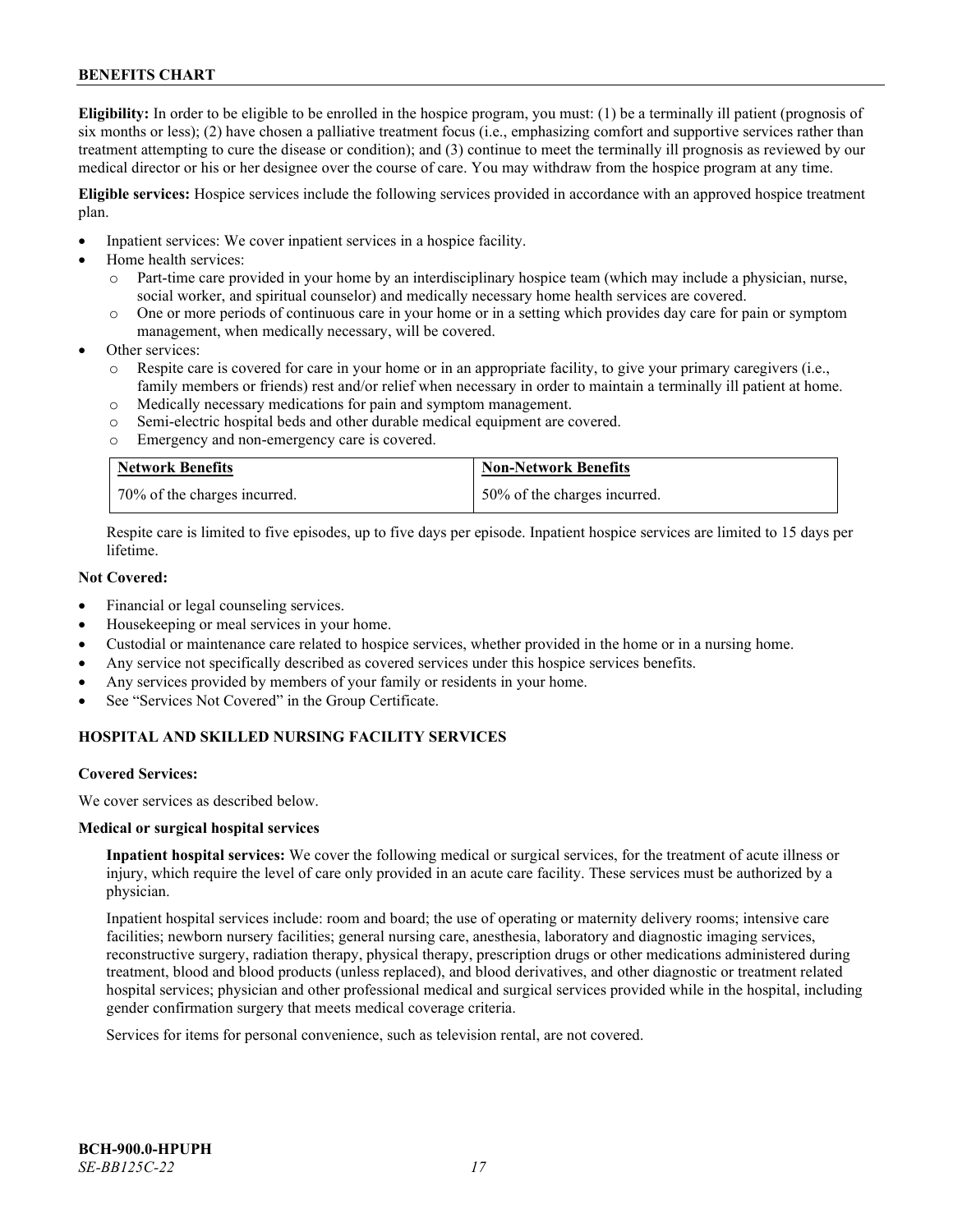Group health plans and health insurance issuers generally may not, under Federal law, restrict benefits for any hospital length of stay in connection with childbirth for the mother of newborn child to less than 48 hours following a vaginal delivery, or less than 96 hours following a caesarean section, excluding day of delivery. However, Federal law generally does not prohibit the mother's or newborn's attending provider, after consulting with the mother, from discharging the mother or her newborn earlier than 48 hours (or 96 hours as applicable). In any case plans and issuers may not, under Federal law, require that a provider obtain authorization from the plan or the insurance issuer for prescribing a length of stay not in excess of 48 hours (or 96 hours). A post-discharge follow-up visit is covered under the "Home Health Services" section under "Routine postnatal well child visit".

| <b>Network Benefits</b>      | <b>Non-Network Benefits</b>  |
|------------------------------|------------------------------|
| 70% of the charges incurred. | 50% of the charges incurred. |

Each insured's admission or confinement, including that of a newborn child, is separate and distinct from the admission or confinement of any other insured.

**Outpatient hospital, ambulatory care or surgical facility services:** We cover the following medical and surgical services, for diagnosis or treatment of illness or injury on an outpatient basis. These services must be authorized by a physician.

Outpatient services include: use of operating rooms, maternity delivery rooms or other outpatient departments, rooms or facilities; and the following outpatient services: general nursing care, anesthesia, laboratory and diagnostic imaging services, reconstructive surgery, dialysis, radiation therapy, physical therapy, drugs administered during treatment, blood and blood products (unless replaced), and blood derivatives, and other diagnostic or treatment related outpatient services; physician and other professional medical and surgical services provided while an outpatient, including gender confirmation surgery that meets medical coverage criteria.

To see the benefit level for diagnostic imaging services, laboratory services and physical therapy, see the benefits under diagnostic imaging services, laboratory services and physical therapy.

| <b>Network Benefits</b>      | <b>Non-Network Benefits</b>  |
|------------------------------|------------------------------|
| 70% of the charges incurred. | 50% of the charges incurred. |

**Skilled nursing facility care:** We cover room and board, daily skilled nursing and related ancillary services for post-acute treatment and rehabilitative care of illness or injury that meets medical coverage criteria. We also cover the costs of skilled nursing care in a hospital if the level of care needed by the insured has been reclassified from acute care to skilled nursing care and no designated skilled nursing care beds or swing beds are available in the hospital or in another hospital or health care facility within a thirty-mile radius of the hospital.

| Network Benefits             | <b>Non-Network Benefits</b>  |
|------------------------------|------------------------------|
| 70% of the charges incurred. | 50% of the charges incurred. |

# **Not Covered:**

- Services for items for personal convenience, such as television rental, are not covered.
- See "Services Not Covered" in the Group Certificate.

# **INFERTILITY DIAGNOSIS**

#### **Covered Services:**

We cover the diagnosis of infertility. These services include diagnostic procedures and tests provided in connection with an infertility evaluation, office visits and consultations to diagnose infertility.

| <b>Network Benefits</b>      | <b>Non-Network Benefits</b>  |
|------------------------------|------------------------------|
| 70% of the charges incurred. | 50% of the charges incurred. |

Coverage is limited to office visits and consultations to diagnose infertility. Treatment is not covered.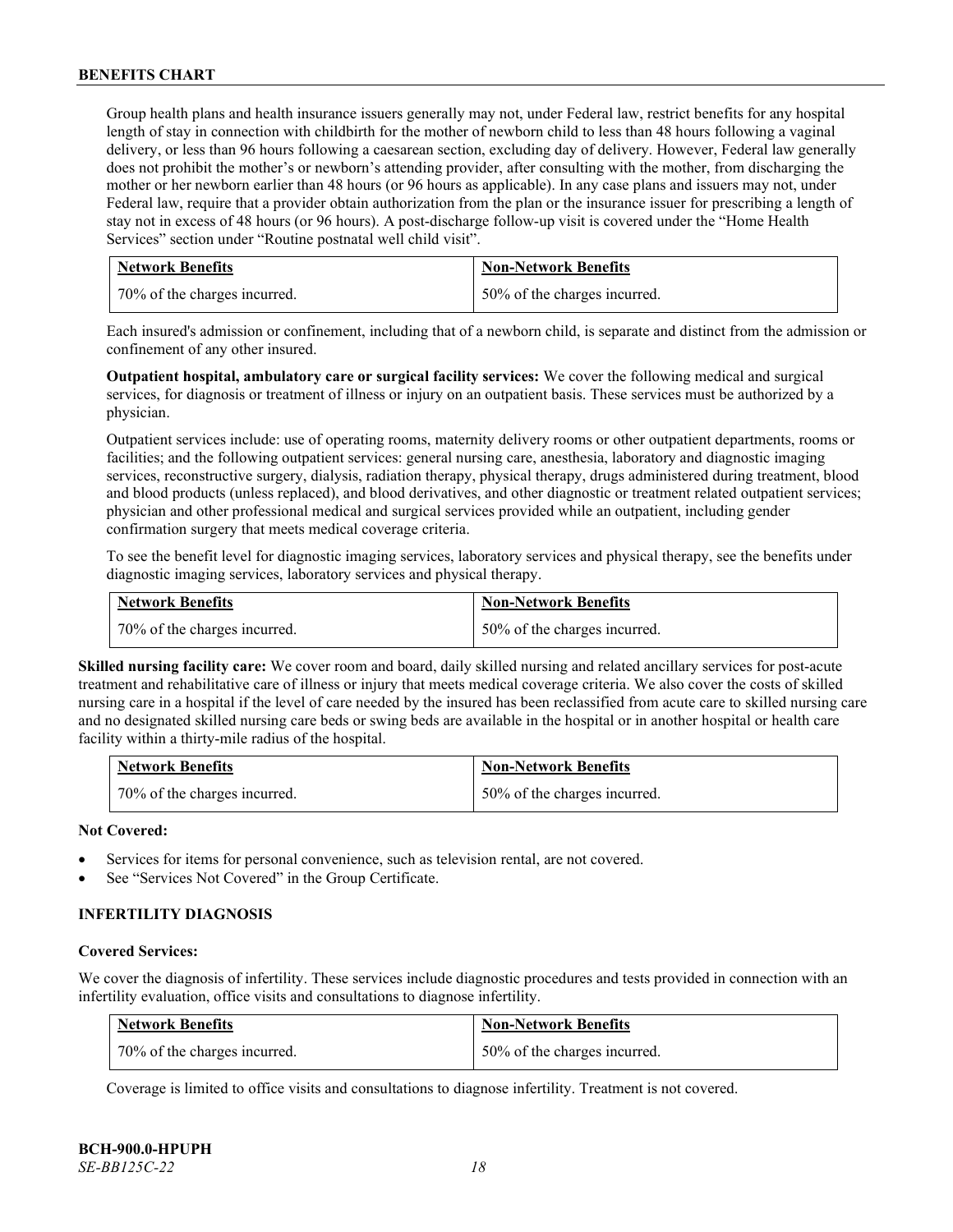# **Not Covered:**

- Infertility/fertility treatment, including but not limited to, office visits, laboratory services, diagnostic imaging services and fertility drugs; reversal of sterilization; and sperm, ova or embryo acquisition, retrieval or storage; however, we cover office visits and consultations to diagnose infertility.
- Services related to the establishment of surrogate pregnancy and fees for a surrogate. However, pregnancy and maternity services are covered for an insured under this Benefits Chart, including a surrogate pregnancy.
- See "Services Not Covered" in the Group Certificate.

# **LABORATORY SERVICES**

### **Covered Services:**

We cover laboratory tests when ordered by a provider and provided in a clinic or outpatient hospital facility (to see the benefit level for inpatient hospital or skilled nursing facility services, see benefits under Inpatient Hospital and Skilled Nursing Facility Services).

# **Prostate-specific antigen (PSA) testing**

| <b>Network Benefits</b>      | Non-Network Benefits          |
|------------------------------|-------------------------------|
| 70% of the charges incurred. | 150% of the charges incurred. |

#### **All other laboratory services**

#### **Services for illness or Injury**

| <b>Network Benefits</b>        | <b>Non-Network Benefits</b>  |
|--------------------------------|------------------------------|
| 1 70% of the charges incurred. | 50% of the charges incurred. |

#### **Preventive services**

Laboratory services associated with preventive services are covered at the benefit level shown in the "Preventive Services" section of this Benefits Chart.

# **Not Covered:**

See "Services Not Covered" in the Group Certificate.

# **MASTECTOMY RECONSTRUCTION BENEFIT**

#### **Covered Services:**

We cover reconstruction of the breast on which the mastectomy has been performed; surgery and reconstruction of the other breast to produce symmetrical appearance, and prostheses and physical complications of all stages of mastectomy, including lymphedemas.

| <b>Network Benefits</b>                              | <b>Non-Network Benefits</b>                           |
|------------------------------------------------------|-------------------------------------------------------|
| Coverage level is same as corresponding Network      | Coverage level is same as corresponding Non-Network   |
| Benefits, depending on type of service provided such | Benefits, depending on type of service provided, such |
| as Office Visits for Illness or Injury, Inpatient or | as Office Visits for Illness or Injury, Inpatient or  |
| Outpatient Hospital Services.                        | Outpatient Hospital Services.                         |

#### **Not Covered:**

See "Services Not Covered" in the Group Certificate.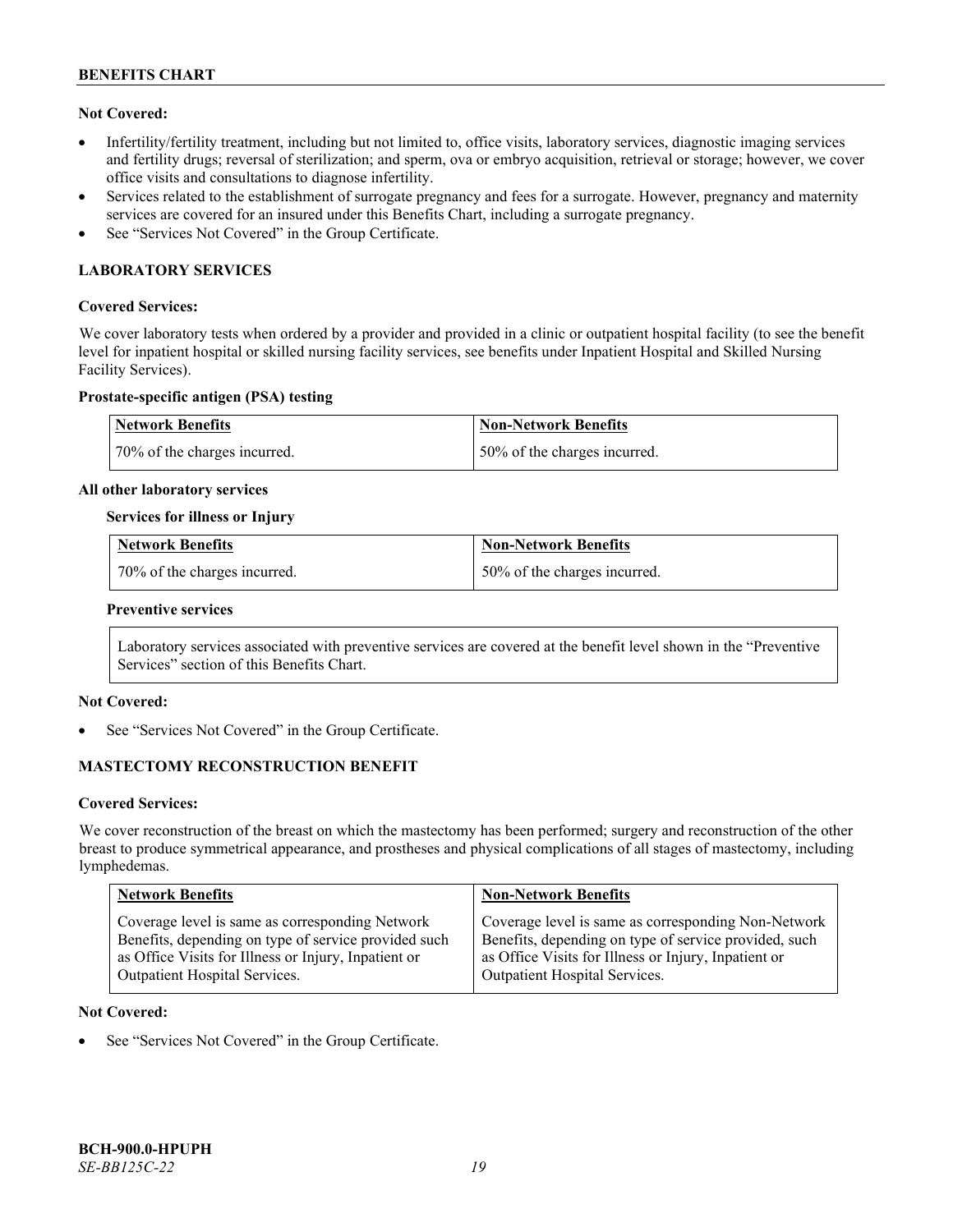# **MEDICATION THERAPY DISEASE MANAGEMENT PROGRAM**

# **Covered Services:**

If you meet our criteria for coverage, you may qualify for our medication therapy disease management program.

The program covers consultations with a designated pharmacist.

Covered services are based on established medical policies, which are subject to periodic review and modification by the medical directors. These medical policies (medical coverage criteria) are available by logging on to your account at [HealthPartnersUnityPointHealth.com](https://www.healthpartnersunitypointhealth.com/) or by calling Member Services.

| <b>Network Benefits</b>                                     | <b>Non-Network Benefits</b> |
|-------------------------------------------------------------|-----------------------------|
| 100% of the charges incurred.<br>Deductible does not apply. | No coverage.                |

#### **Not Covered:**

See "Services Not Covered" in the Group Certificate.

# **OFFICE VISITS FOR ILLNESS OR INJURY**

#### **Covered Services:**

We cover the following when medically necessary: professional medical and surgical services and related supplies, including biofeedback, of physicians and other health care providers; obstetric/gynecological (OB/GYN) services, blood and blood products (unless replaced) and blood derivatives.

We cover diagnosis and treatment of illness or injury to the eyes. Where contact or eyeglass lenses are prescribed as medically necessary for the post-operative treatment of cataracts or for the treatment of aphakia, acute or chronic corneal pathology, or keratoconus, we cover the initial evaluation, lenses and fitting. Insureds must pay for lens replacement beyond the initial pair.

We cover allergy testing based on established medical policies.

Services received via video, e-visits or telephone are covered under the "Telehealth/Telemedicine Services" section of this Benefits Chart.

# **Office visits**

| <b>Network Benefits</b>      | <b>Non-Network Benefits</b>  |
|------------------------------|------------------------------|
| 70% of the charges incurred. | 50% of the charges incurred. |

#### **Convenience clinics**

| <b>Network Benefits</b>      | <b>Non-Network Benefits</b>  |
|------------------------------|------------------------------|
| 70% of the charges incurred. | 50% of the charges incurred. |

#### **Injections administered in a physician's office, other than immunizations**

#### **Allergy injections**

| <b>Network Benefits</b>      | <b>Non-Network Benefits</b>  |
|------------------------------|------------------------------|
| 70% of the charges incurred. | 50% of the charges incurred. |

#### **All other injections**

| <b>Network Benefits</b>      | <b>Non-Network Benefits</b>  |
|------------------------------|------------------------------|
| 70% of the charges incurred. | 50% of the charges incurred. |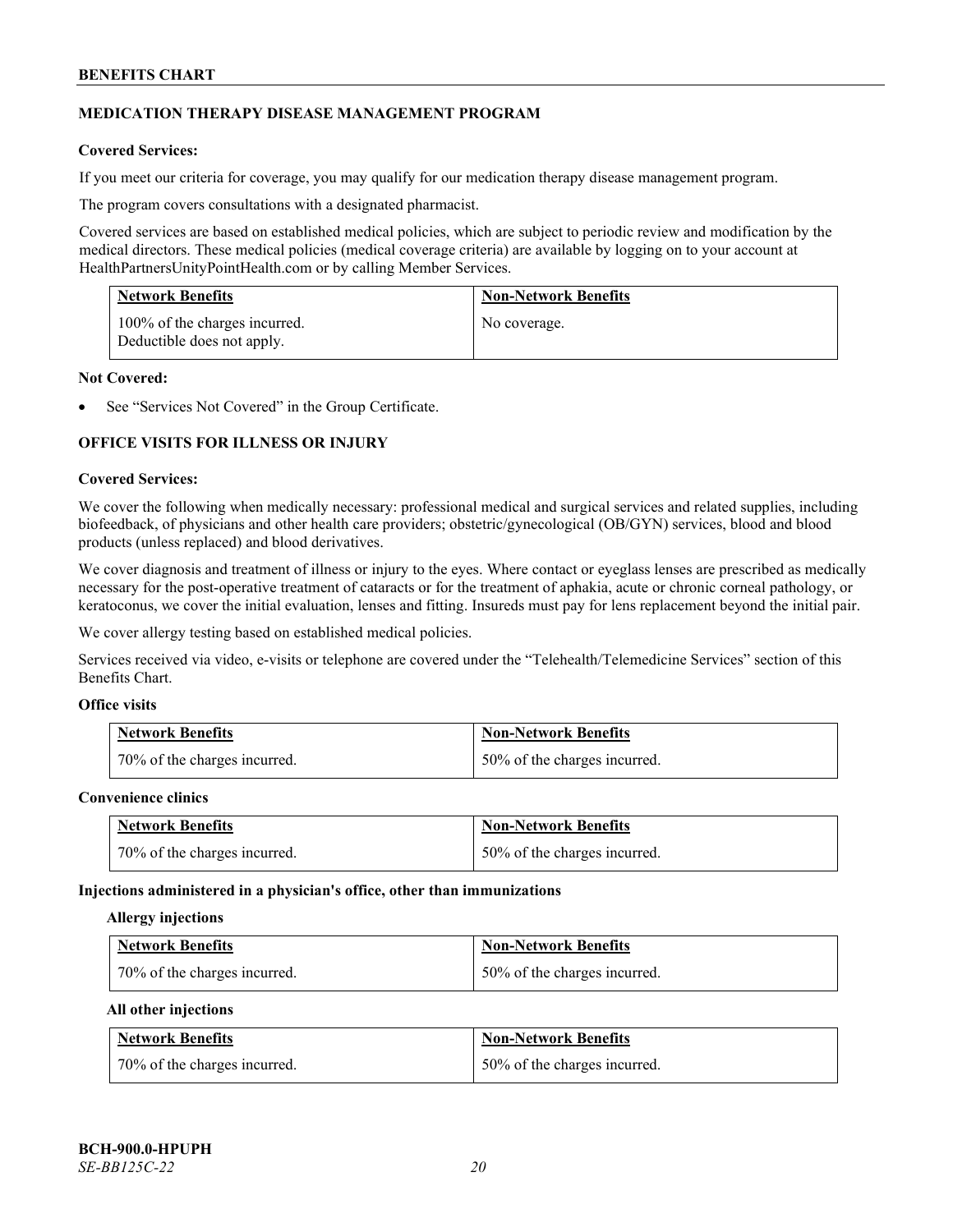# **Not Covered:**

- Court ordered treatment.
- See "Services Not Covered" in the Group Certificate.

# **PEDIATRIC EYEWEAR**

# **Covered Services:**

We cover pediatric eyewear for children.

Routine eye exams are covered under the "Preventive Services" section of this Benefits Chart.

| <b>Network Benefits</b>      | <b>Non-Network Benefits</b> |
|------------------------------|-----------------------------|
| 70% of the charges incurred. | No coverage.                |

# **Limitations:**

- Coverage under this provision will continue until the end of the month in which the child turns age 19.
- Limited to one of the following per calendar year:
	- o one pair of eyeglasses, including one set of prescription lenses, frames from our designated eyewear collection, and anti-scratch coating; or
	- o one pair of non-disposable contact lenses; or
	- a one-year supply of disposable contact lenses.
- Contact lens fittings are limited to two per calendar year.

# **Not Covered:**

- Frames that are not included in our designated eyewear collection. However, one pair of lenses will be covered if an insured chooses frames outside our designated eyewear collection.
- More than one pair of lenses or frames or non-disposable contacts per calendar year, regardless of the reason. This includes replacement of eyeglasses or contact lenses due to loss, breakage, theft, or change in prescription.
- Safety glasses or goggles for sports or vocational reasons.
- Upgrades including, but not limited to, UV protection and no-line multifocal lenses.
- See "Services Not Covered" in the Group Certificate.

# **PHYSICAL THERAPY, OCCUPATIONAL THERAPY AND SPEECH THERAPY**

# **Covered Services:**

We cover the following physical therapy, occupational therapy and speech therapy services:

- Medically necessary rehabilitative care to correct the effects of illness or injury.
- Habilitative care rendered for congenital, developmental or medical conditions which have significantly limited the successful initiation of normal speech and normal motor development.

Massage therapy which is performed in conjunction with other treatment/modalities by a physical or occupational therapist, is part of a prescribed treatment plan and is not billed separately is covered.

We cover services provided in a clinic. We also cover physical therapy provided in an outpatient hospital facility. To see the benefit level for inpatient hospital or skilled nursing facility services, see benefits under the "Inpatient Hospital and Skilled Nursing Facility Services" section in this Benefits Chart.

# **Rehabilitative care**

| <b>Network Benefits</b>      | <b>Non-Network Benefits</b>  |
|------------------------------|------------------------------|
| 70% of the charges incurred. | 50% of the charges incurred. |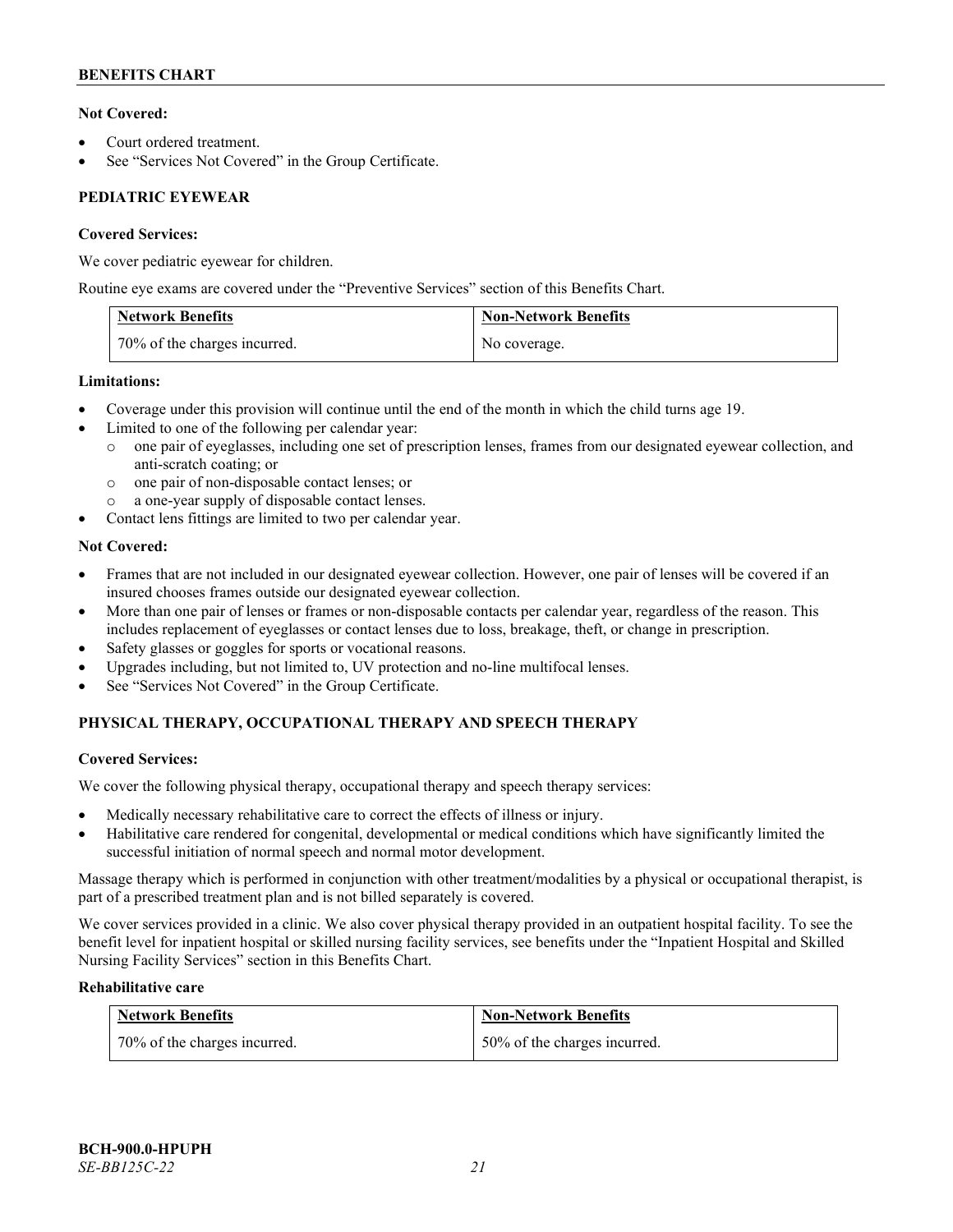### **Habilitative care**

| <b>Network Benefits</b>      | <b>Non-Network Benefits</b>  |
|------------------------------|------------------------------|
| 70% of the charges incurred. | 50% of the charges incurred. |

### **Not Covered:**

- Massage therapy for the purpose of comfort or convenience of the insured.
- See "Services Not Covered" in the Group Certificate.

# **PRE-DIABETES DISEASE MANAGEMENT PROGRAM**

#### **Covered Services:**

If you meet our criteria for coverage, you may qualify for the Pre-diabetes Disease Management program through Omada Health. The program covers group health coaching which focuses on weight loss, exercise, behavior modification and health education at select locations determined by the plan.

| Network Benefits                                            | <b>Non-Network Benefits</b> |
|-------------------------------------------------------------|-----------------------------|
| 100% of the charges incurred.<br>Deductible does not apply. | Not applicable.             |

#### **Not Covered:**

See "Services Not Covered" in the Group Certificate.

# **PRESCRIPTION DRUG SERVICES**

#### **Covered Services:**

We cover prescription drugs and medications, which can be self-administered or are administered in a physician's office. We cover off-label use of formulary drugs to treat cancer if the drug is recognized for the treatment of cancer in an authoritative compendia used by the Medicare program and when an appropriate level of evidence or medical necessity is met.

#### **For Network Benefits, drugs and medications must be obtained at a Network Pharmacy.**

**If a copayment is required, you must pay one copayment for each 31-day supply, or portion thereof, unless otherwise indicated below.**

# **Outpatient drugs (except as specified below)**

# **Drugs on the Preventive Drug List**

| <b>Network Benefits</b>                                                                                                                        | <b>Non-Network Benefits</b>  |
|------------------------------------------------------------------------------------------------------------------------------------------------|------------------------------|
| Generic formulary drugs from the Preventive Drug List<br>are covered at 100% of the charges incurred.                                          | 50% of the charges incurred. |
| Brand name formulary drugs from the Preventive Drug<br>List are covered at 100% of the charges incurred,<br>subject to your copayment of \$60. |                              |
| In no event will your cost for a formulary insulin drug<br>exceed \$25.                                                                        |                              |
| Deductible does not apply.                                                                                                                     |                              |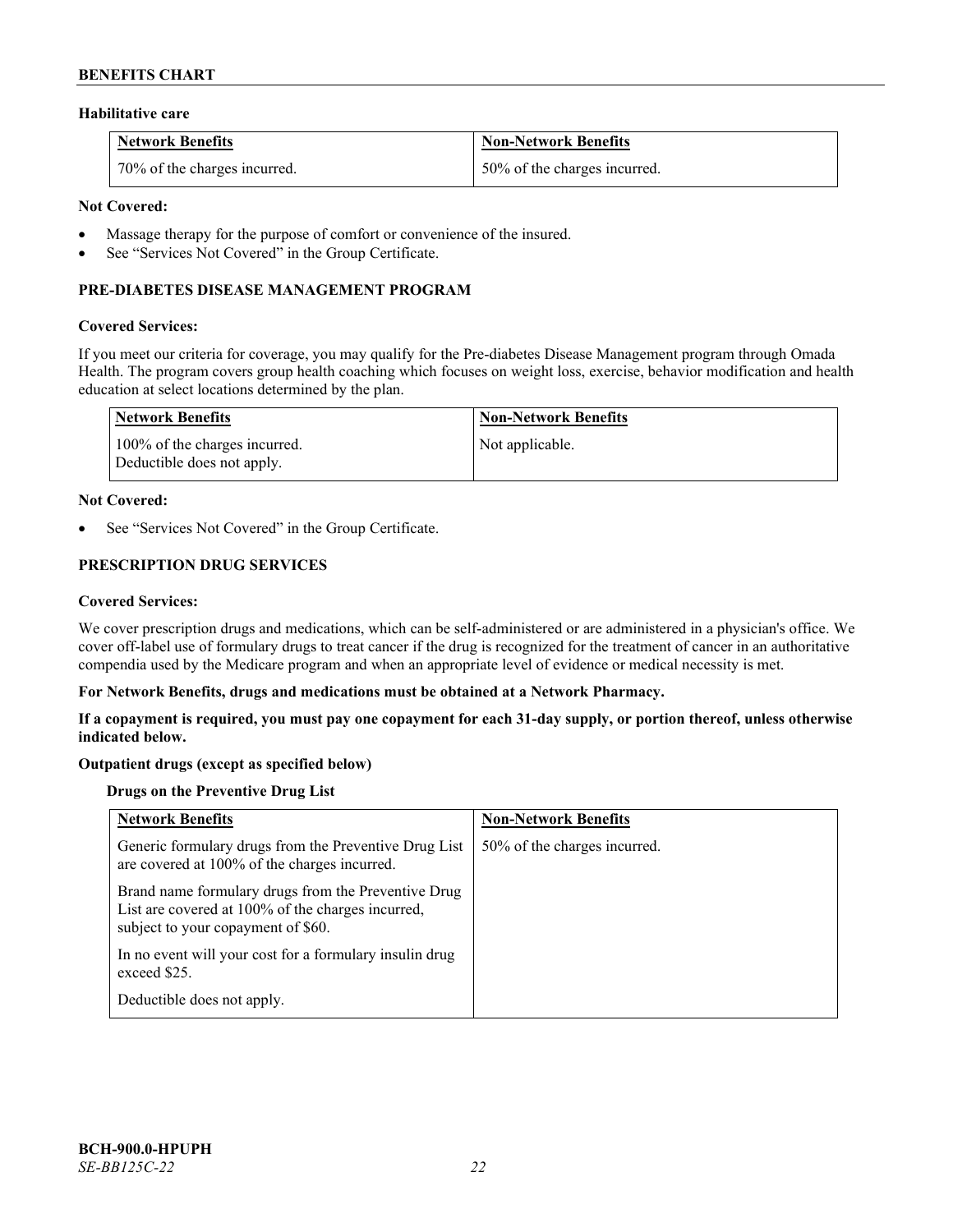# **All other drugs**

| <b>Network Benefits</b>                                                  | <b>Non-Network Benefits</b>  |
|--------------------------------------------------------------------------|------------------------------|
| All other formulary drugs are covered at 70% of the<br>charges incurred. | 50% of the charges incurred. |
| Non-formulary drugs are covered at 50% of the<br>charges incurred.       |                              |
| Deductible applies.                                                      |                              |

# **Mail order drugs**

| <b>Network Benefits</b>                                                                                                                                                                                                                               | <b>Non-Network Benefits</b>                                                                                                |
|-------------------------------------------------------------------------------------------------------------------------------------------------------------------------------------------------------------------------------------------------------|----------------------------------------------------------------------------------------------------------------------------|
| For your convenience, you may also get up to a 93-day<br>supply of outpatient prescription drugs that can be self-<br>administered through the designated mail order service.<br>Specialty drugs are not available through the mail order<br>service. | Mail order drugs are only available through the<br>designated mail order service.<br>See Network mail order drugs benefit. |

# **Specialty drugs that are self-administered**

| <b>Network Benefits</b>                                                                                                                    | <b>Non-Network Benefits</b> |
|--------------------------------------------------------------------------------------------------------------------------------------------|-----------------------------|
| 70% of the charges incurred.                                                                                                               | No coverage.                |
| For Network Benefits, specialty drugs are limited to<br>drugs on the specialty drug list and must be obtained<br>from a designated vendor. |                             |

# **Drugs for treatment of growth deficiency**

| <b>Network Benefits</b>                                                                                                                            | <b>Non-Network Benefits</b>  |
|----------------------------------------------------------------------------------------------------------------------------------------------------|------------------------------|
| 70% of the charges incurred.                                                                                                                       | 50% of the charges incurred. |
| For Network Benefits, growth deficiency drugs are<br>limited to drugs on the specialty drug list and must be<br>obtained from a designated vendor. |                              |

**Tobacco cessation drugs are covered for all FDA-approved tobacco cessation drugs (including over-the-counter drugs) for a minimum of 90 days.** Must be prescribed by a physician or legally authorized health care provider and purchased at a pharmacy.

| <b>Network Benefits</b>                                     | <b>Non-Network Benefits</b>  |
|-------------------------------------------------------------|------------------------------|
| 100% of the charges incurred.<br>Deductible does not apply. | 50% of the charges incurred. |

# **Contraceptive drugs**

| <b>Network Benefits</b>                                                                                                                                         | <b>Non-Network Benefits</b>  |
|-----------------------------------------------------------------------------------------------------------------------------------------------------------------|------------------------------|
| 100% of the charges incurred for formulary drugs.<br>Deductible does not apply.                                                                                 | 50% of the charges incurred. |
| If a physician requests that a non-formulary<br>contraceptive drug be dispensed as written, the drug<br>will be covered at 100%, not subject to the deductible. |                              |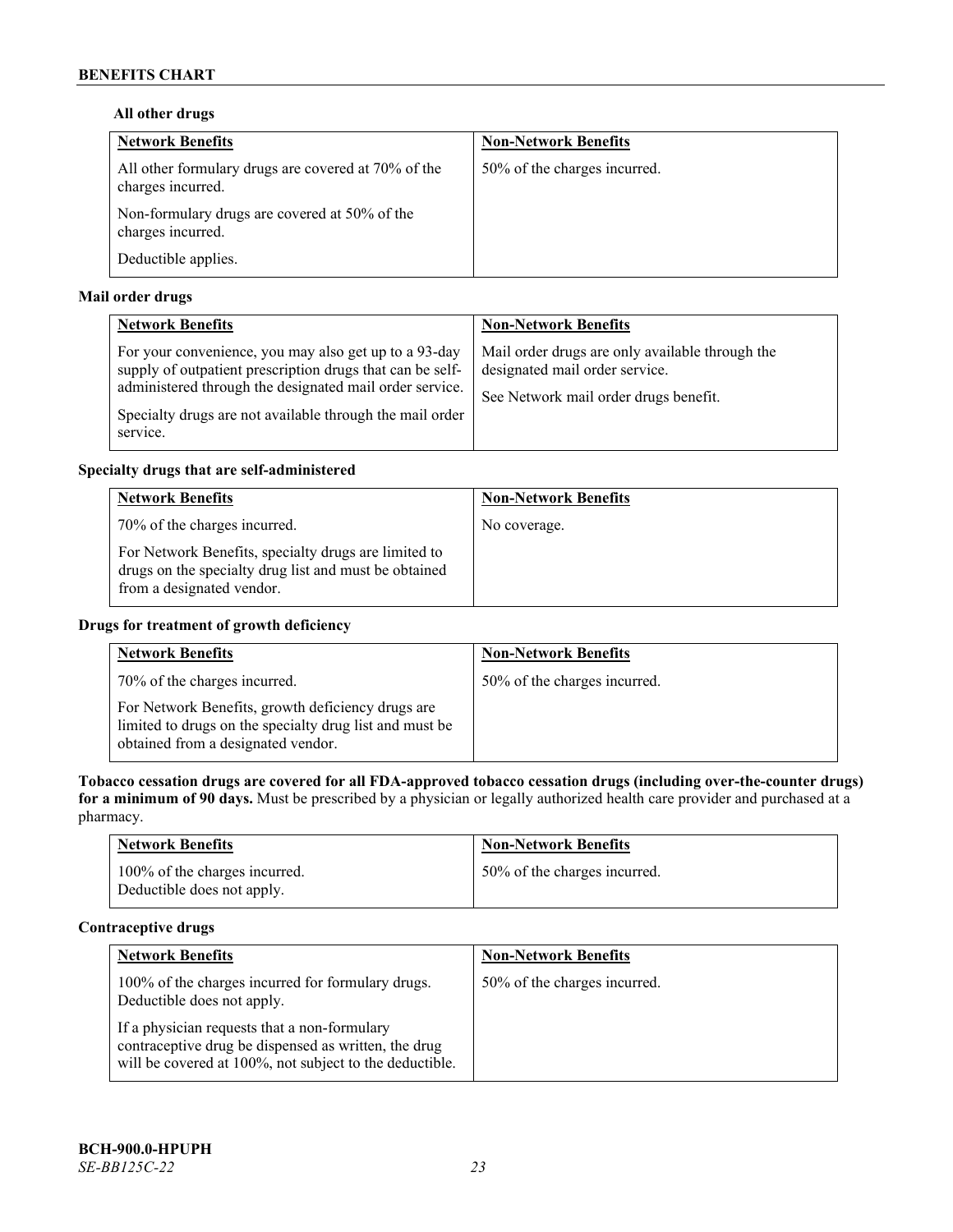**ACA preventive medications.** We cover preventive medications currently recommended by USPSTF with an A or B rating if they are prescribed by your medical provider and they are listed on our Commercial ACA Preventive Drug List. Preventive medications are subject to periodic review and modification. Changes would be effective in accordance with the federal rules and reflected in our current medical coverage criteria for preventive care services.

| <b>Network Benefits</b>                                     | <b>Non-Network Benefits</b>  |
|-------------------------------------------------------------|------------------------------|
| 100% of the charges incurred.<br>Deductible does not apply. | 50% of the charges incurred. |

#### **Limitations:**

- Certain drugs may require prior authorization as indicated on the formulary. We may require prior authorization for the drug and also the site where the drug will be provided. Certain drugs are subject to our utilization review process and quantity limits as indicated on our formulary.
- Certain non-formulary drugs require prior authorization. In addition, certain drugs may be subject to any quantity limits applied as part of our trial program. The trial drug program applies to new prescriptions for certain drugs which have high toxicity, low tolerance, high costs and/or high potential for waste. Trial drugs are indicated on the formulary and/or the specialty drug list. Your first fill of a trial drug may be limited to less than a month supply. If the drug is well tolerated and effective, you will receive the remainder of your first month supply.
- If an insured requests a brand name drug when there is a generic equivalent, the brand name drug will be covered up to the charge that would apply to the generic drug, minus any required copayment. If a physician requests that a brand name drug be dispensed as written, the drug will be paid at the non-formulary benefit.
- We may require insureds to try over-the-counter (OTC) drug alternatives before approving more costly formulary prescription drugs.
- Unless otherwise specified in the "Prescription Drug Services" section, you may receive up to a 31-day supply per prescription.
- A 93-day supply will be covered and dispensed only at pharmacies that participate in our extended day supply program.
- New prescriptions to treat certain chronic conditions are limited to a 31-day supply.
- No more than a 31-day supply of specialty drugs will be covered and dispensed at a time, unless it is a manufacturer supplied drug that cannot be split that supplies the insured with more than a 31-day supply.

# **Not Covered:**

- Replacement of prescription drugs, medications, equipment and supplies due to loss, damage or theft.
- Nonprescription (over the counter) drugs or medications, including, but not limited to, vitamins, supplements, homeopathic remedies, and non-FDA approved drugs, unless listed on the formulary and prescribed by a physician or legally authorized health care provider under applicable state and federal law. We cover off-label use of drugs to treat cancer as specified in the "Prescription Drug Services" section of this Benefits Chart. This exclusion does not include over-the-counter contraceptives for women as allowed under the Affordable Care Act when the insured obtains a prescription for the item. In addition, if the insured obtains a prescription, this exclusion does not include aspirin to prevent cardiovascular disease for men and women of certain ages; folic acid supplements for women who may become pregnant; fluoride chemoprevention supplements for children without fluoride in their water source; and iron supplements for children ages 6-12 months old who are at risk for anemia.
- All drugs used for sexual dysfunction.
- Fertility drugs.
- Medical cannabis.
- Drugs on the Excluded Drug List. The Excluded Drug List includes select drugs within a therapy class that are not eligible for coverage. This includes drugs that may be excluded for certain indications. The Excluded Drug List is available a[t HealthPartnersUnityPointHealth.com.](https://www.healthpartnersunitypointhealth.com/)
- Drugs that are newly approved by the FDA until they are reviewed and approved by HealthPartners UnityPoint Health Pharmacy and Therapeutics Committee.
- Medical devices approved by the FDA will not be covered under the "Prescription Drug Services" section unless they are on our formulary. Covered medical devices are generally submitted and reimbursed under your medical benefits.
- See "Services Not Covered" in the Group Certificate.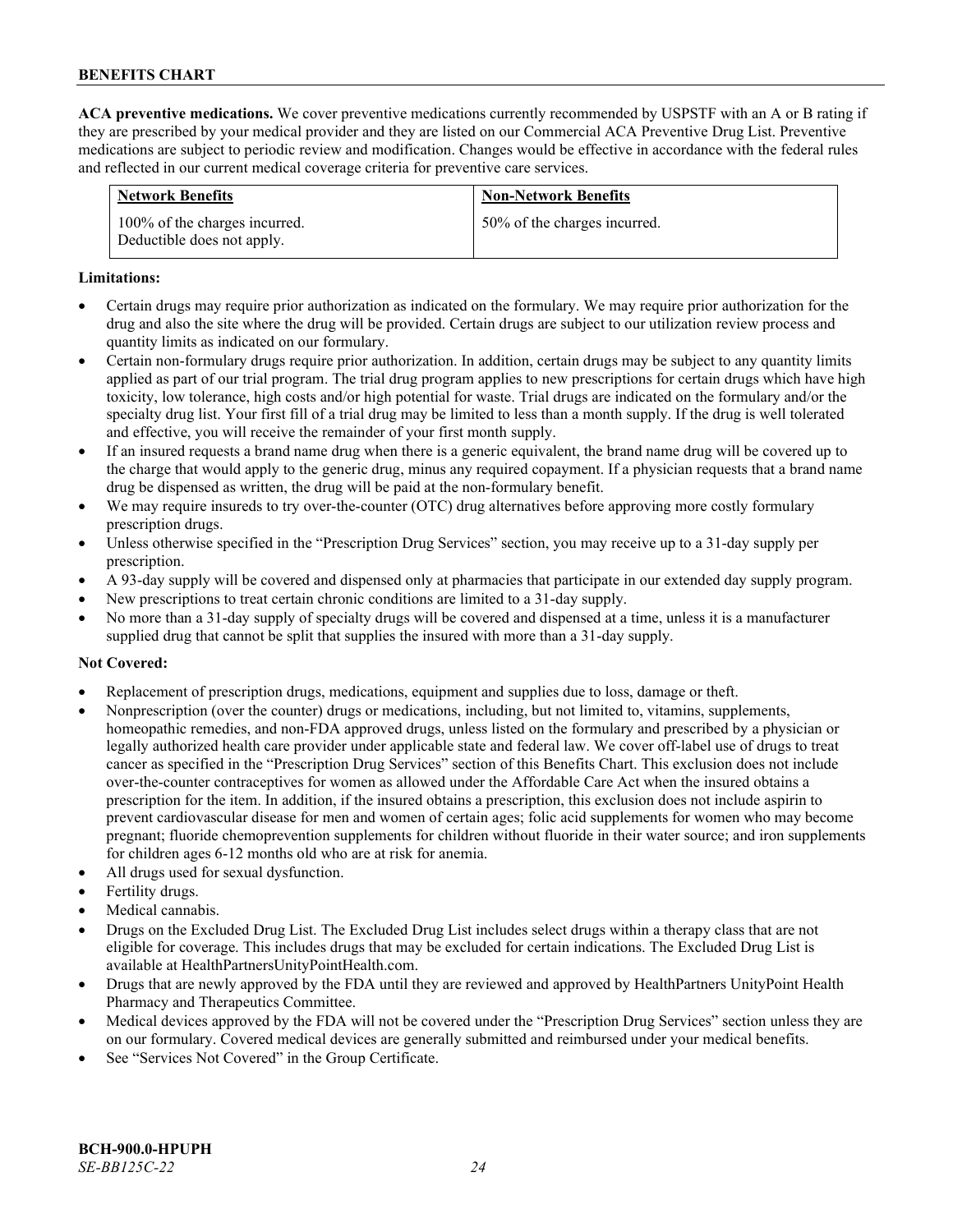# **PREVENTIVE SERVICES**

### **Applicable definitions:**

**Routine preventive services** are routine healthcare services that include screenings, check-ups and counseling to prevent illness, disease or other health problems before symptoms occur.

**Diagnostic services** are services to help a provider understand your symptoms, diagnose illness and decide what treatment may be needed. They may be the same services that are listed as preventive services, but they are being used as diagnostic services. Your provider will determine if these services are preventive or diagnostic. These services are not preventive if received as part of a visit to diagnose, manage or maintain an acute or chronic medical condition, illness or injury. When that occurs, unless otherwise indicated below, standard deductibles, copayments or coinsurance apply.

#### **Covered Services:**

We cover preventive services which meet any of the requirements under the Affordable Care Act (ACA) shown in the bulleted items below. These preventive services are covered at 100% under the network benefits with no deductible, copayments or coinsurance. If a preventive service is not required by the ACA and it is covered at a lower benefit level, it will be specified below. Preventive benefits mandated under the ACA are subject to periodic review and modification. Changes would be effective in accordance with the federal rules. Preventive services mandated by the ACA include:

- Evidence-based items or services that have in effect a rating of A or B in the current recommendations of the United States Preventive Services Task Force with respect to the individual;
- Immunizations for routine use in children, adolescents and adults that have in effect a recommendation from the Advisory Committee on Immunization Practices of the Centers for Disease Control and Prevention with respect to the individual;
- With respect to infants, children and adolescents, evidence-informed preventive care and screenings provided for in comprehensive guidelines supported by the Health Resources and Services Administration; and
- With respect to women, preventive care and screenings provided for in comprehensive guidelines supported by the Health Resources and Services Administration.

Covered services are based on established medical policies, which are subject to periodic review and modification by the medical or dental directors. These medical policies (medical coverage criteria) are available by calling Member Services, or logging on to your account at [HealthPartnersUnityPointHealth.com.](https://www.healthpartnersunitypointhealth.com/)

# **ACA and state mandated preventive services are covered as follows:**

**Routine health exams and periodic health assessments.** A physician or health care provider will counsel you as to how often health assessments are needed based on age, sex and health status. This includes screening and counseling for tobacco use and all FDA approved tobacco cessation medications including over-the-counter drugs (as shown in the "Prescription Drug Services" section).

| <b>Network Benefits</b>                                     | <b>Non-Network Benefits</b>  |
|-------------------------------------------------------------|------------------------------|
| 100% of the charges incurred.<br>Deductible does not apply. | 50% of the charges incurred. |

**Child health supervision services.** This includes pediatric preventive services such as newborn screenings, appropriate immunizations (including HPV immunizations), developmental assessments and laboratory services appropriate to the age of the child from birth to 72 months and appropriate immunizations to age 18.

| <b>Network Benefits</b>                                     | <b>Non-Network Benefits</b>  |
|-------------------------------------------------------------|------------------------------|
| 100% of the charges incurred.<br>Deductible does not apply. | 50% of the charges incurred. |

#### **Routine prenatal care and exams**

| <b>Network Benefits</b>                                     | <b>Non-Network Benefits</b>  |
|-------------------------------------------------------------|------------------------------|
| 100% of the charges incurred.<br>Deductible does not apply. | 50% of the charges incurred. |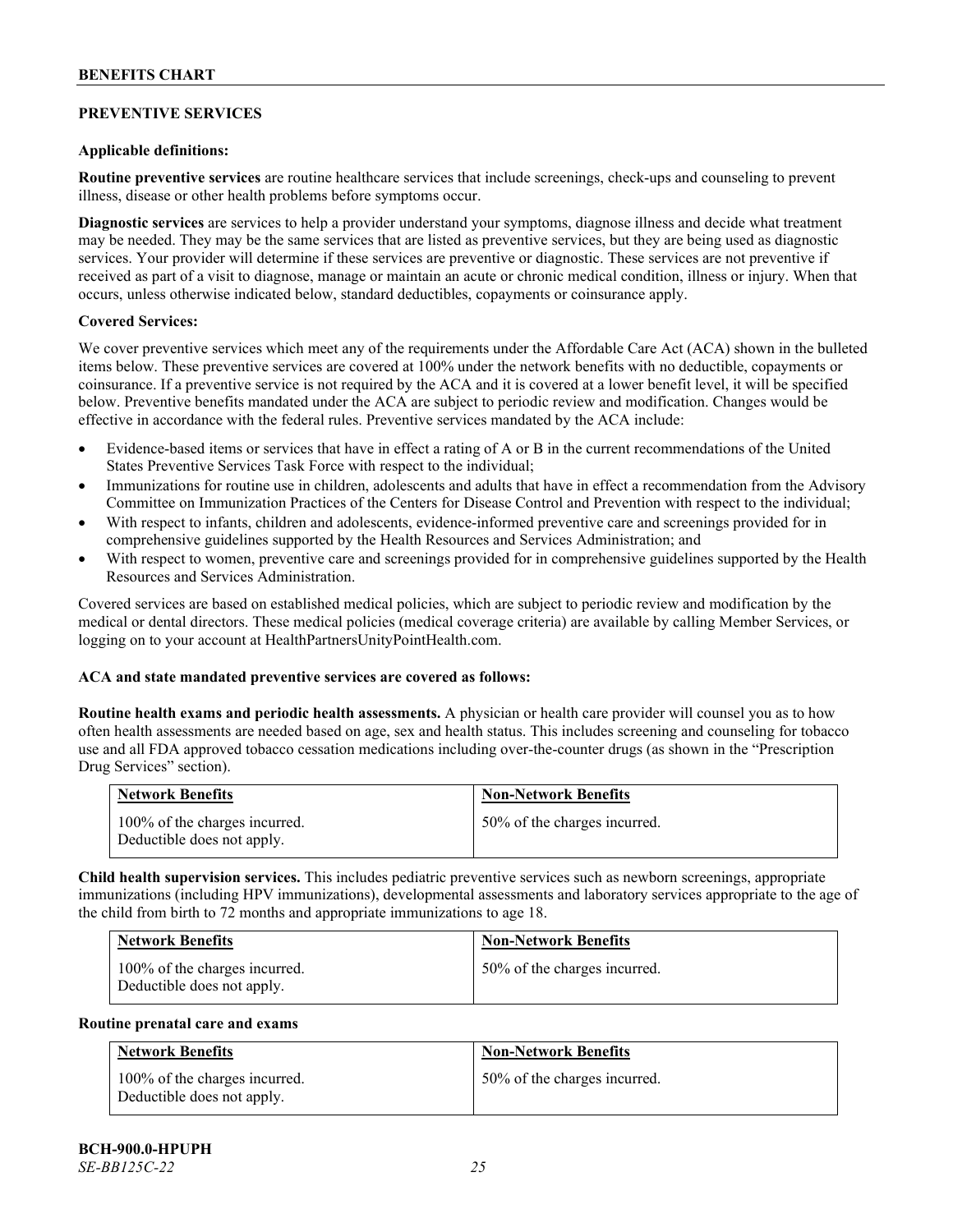**Routine postnatal care.** This includes health exams, assessments, education and counseling relating to the period immediately after childbirth.

| <b>Network Benefits</b>                                     | <b>Non-Network Benefits</b>  |
|-------------------------------------------------------------|------------------------------|
| 100% of the charges incurred.<br>Deductible does not apply. | 50% of the charges incurred. |

**Routine screening procedures for cancer.** This includes colorectal screening or other cancer screenings recommended by the USPSTF with an A or B rating. Women's preventive health services below describe additional routine screening procedures for cancer.

| <b>Network Benefits</b>                                     | <b>Non-Network Benefits</b>  |
|-------------------------------------------------------------|------------------------------|
| 100% of the charges incurred.<br>Deductible does not apply. | 50% of the charges incurred. |

**Professional voluntary family planning services.** This includes services to prevent or delay a pregnancy, including counseling and education. Services must be provided by a licensed provider.

| <b>Network Benefits</b>                                     | <b>Non-Network Benefits</b>  |
|-------------------------------------------------------------|------------------------------|
| 100% of the charges incurred.<br>Deductible does not apply. | 50% of the charges incurred. |

#### **Adult immunizations**

| <b>Network Benefits</b>                                     | <b>Non-Network Benefits</b>  |
|-------------------------------------------------------------|------------------------------|
| 100% of the charges incurred.<br>Deductible does not apply. | 50% of the charges incurred. |

**Women's preventive health services.** This includes mammograms, screenings for cervical cancer (pap smears), breast pumps, human papillomavirus (HPV) testing, counseling for sexually transmitted infections, counseling and screening for human immunodeficiency virus (HIV), and all FDA approved contraceptive methods as prescribed by a doctor, sterilization procedures, education and counseling (see the "Prescription Drug Services" section for coverage of oral contraceptive drugs). For women whose family history is associated with an increased risk for BRCA1 or BRCA2 gene mutations, we cover genetic counseling and BRCA screening without cost sharing, if appropriate and as determined by a physician.

| <b>Network Benefits</b>                                     | <b>Non-Network Benefits</b>  |
|-------------------------------------------------------------|------------------------------|
| 100% of the charges incurred.<br>Deductible does not apply. | 50% of the charges incurred. |

**Obesity screening and management.** We cover obesity screening and counseling for all ages during a routine preventive care exam. If you are age 18 or older and have a body mass index of 30 or more, we also cover intensive obesity management to help you lose weight. Your primary care doctor can coordinate these services.

| <b>Network Benefits</b>                                     | <b>Non-Network Benefits</b>  |
|-------------------------------------------------------------|------------------------------|
| 100% of the charges incurred.<br>Deductible does not apply. | 50% of the charges incurred. |

# **In addition to any ACA or state mandated preventive services referenced above, we cover the following eligible services:**

# **Routine eye and hearing exams**

| <b>Network Benefits</b>                                     | <b>Non-Network Benefits</b>  |
|-------------------------------------------------------------|------------------------------|
| 100% of the charges incurred.<br>Deductible does not apply. | 50% of the charges incurred. |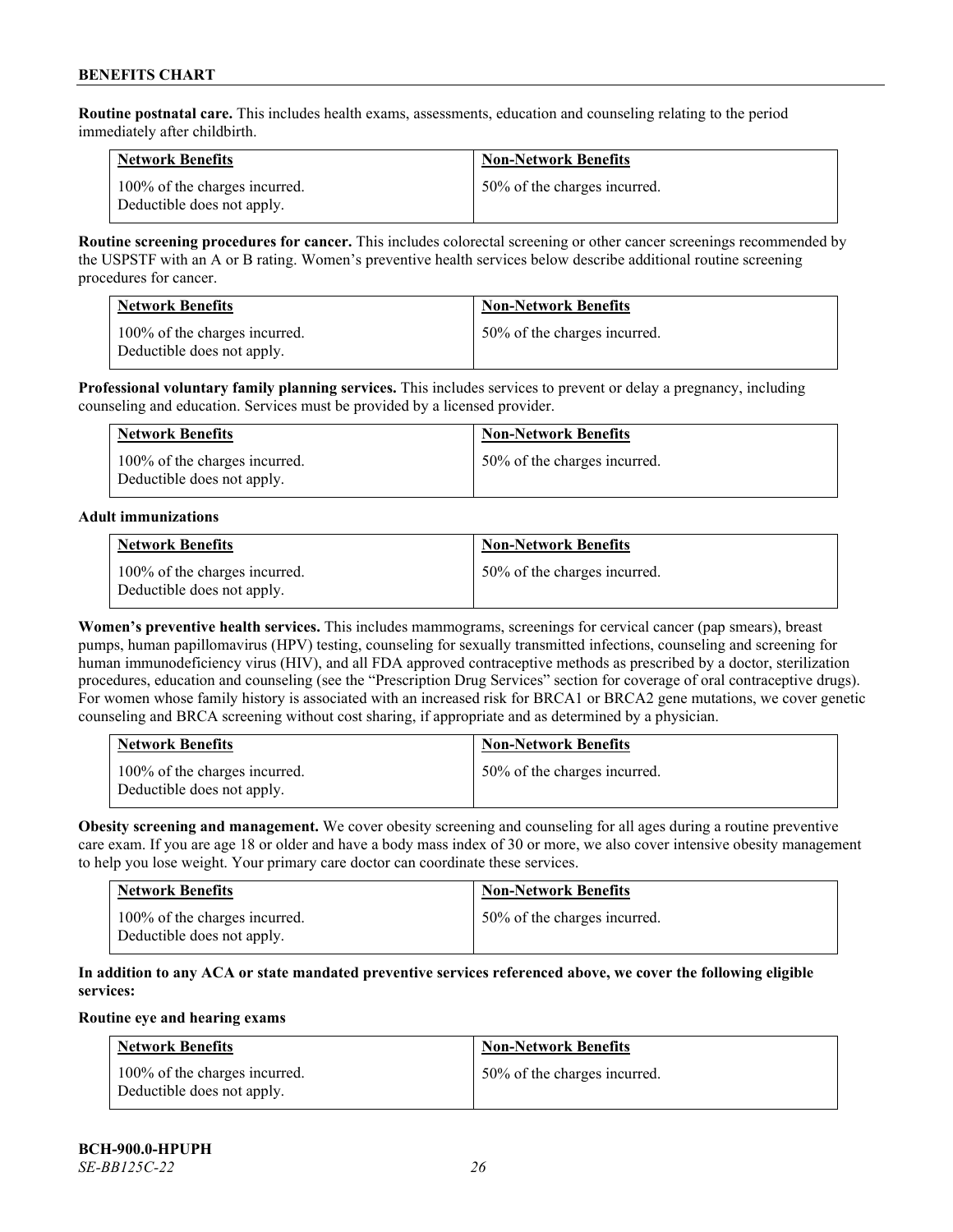**Ovarian cancer surveillance tests for women who are at risk. "At risk for ovarian cancer" means (1) having a family** history that includes any of the following: one or more first-degree or second-degree relatives with ovarian cancer, clusters of female relatives with breast cancer or nonpolyposis colorectal cancer; or (2) testing positive for BRCA1 or BRCA2 mutations. "Surveillance tests for ovarian cancer" means annual screening using: CA-125 serum tumor marker testing, transvaginal ultrasound, pelvic examination or other proven ovarian cancer screening tests currently being evaluated by the federal Food and Drug Administration or by the National Cancer Institute.

| <b>Network Benefits</b>                               | <b>Non-Network Benefits</b>                           |
|-------------------------------------------------------|-------------------------------------------------------|
| Coverage level is same as corresponding Network       | Coverage level is same as corresponding Non-Network   |
| Benefits, depending on type of service provided, such | Benefits, depending on type of service provided, such |
| as Diagnostic Imaging Services, Laboratory Services   | as Diagnostic Imaging Services, Laboratory Services   |
| Office Visits for Illness or Injury or Preventive     | Office Visits for Illness or Injury or Preventive     |
| Services.                                             | Services.                                             |

#### **Peak flow meters for insureds diagnosed with asthma. Must be prescribed by a licensed provider.**

| <b>Network Benefits</b>                                     | <b>Non-Network Benefits</b>  |
|-------------------------------------------------------------|------------------------------|
| 100% of the charges incurred.<br>Deductible does not apply. | 50% of the charges incurred. |

**Glucose meters prescribed by a licensed provider** (other than continuous glucose monitoring systems which are covered under the "Diabetic Equipment and Supplies" section in this Benefits Chart)

| <b>Network Benefits</b>                                                                        | <b>Non-Network Benefits</b>  |
|------------------------------------------------------------------------------------------------|------------------------------|
| 100% of the charges incurred.<br>Deductible does not apply.                                    | 50% of the charges incurred. |
| Glucose meters are limited to meters on the formulary<br>and must be obtained from a pharmacy. |                              |

### **Retinopathy screening for insureds diagnosed with diabetes**

| <b>Network Benefits</b>                                     | <b>Non-Network Benefits</b>  |
|-------------------------------------------------------------|------------------------------|
| 100% of the charges incurred.<br>Deductible does not apply. | 50% of the charges incurred. |

#### **Hemoglobin A1C testing for insureds diagnosed with diabetes**

| <b>Network Benefits</b>                                     | <b>Non-Network Benefits</b>  |
|-------------------------------------------------------------|------------------------------|
| 100% of the charges incurred.<br>Deductible does not apply. | 50% of the charges incurred. |

## **International normalized ratio (INR) testing for insureds diagnosed with liver disease and/or bleeding disorders**

| <b>Network Benefits</b>                                     | <b>Non-Network Benefits</b>  |
|-------------------------------------------------------------|------------------------------|
| 100% of the charges incurred.<br>Deductible does not apply. | 50% of the charges incurred. |

#### **Low-density lipoprotein (LDL) testing for insureds diagnosed with heart disease**

| <b>Network Benefits</b>                                     | <b>Non-Network Benefits</b>  |
|-------------------------------------------------------------|------------------------------|
| 100% of the charges incurred.<br>Deductible does not apply. | 50% of the charges incurred. |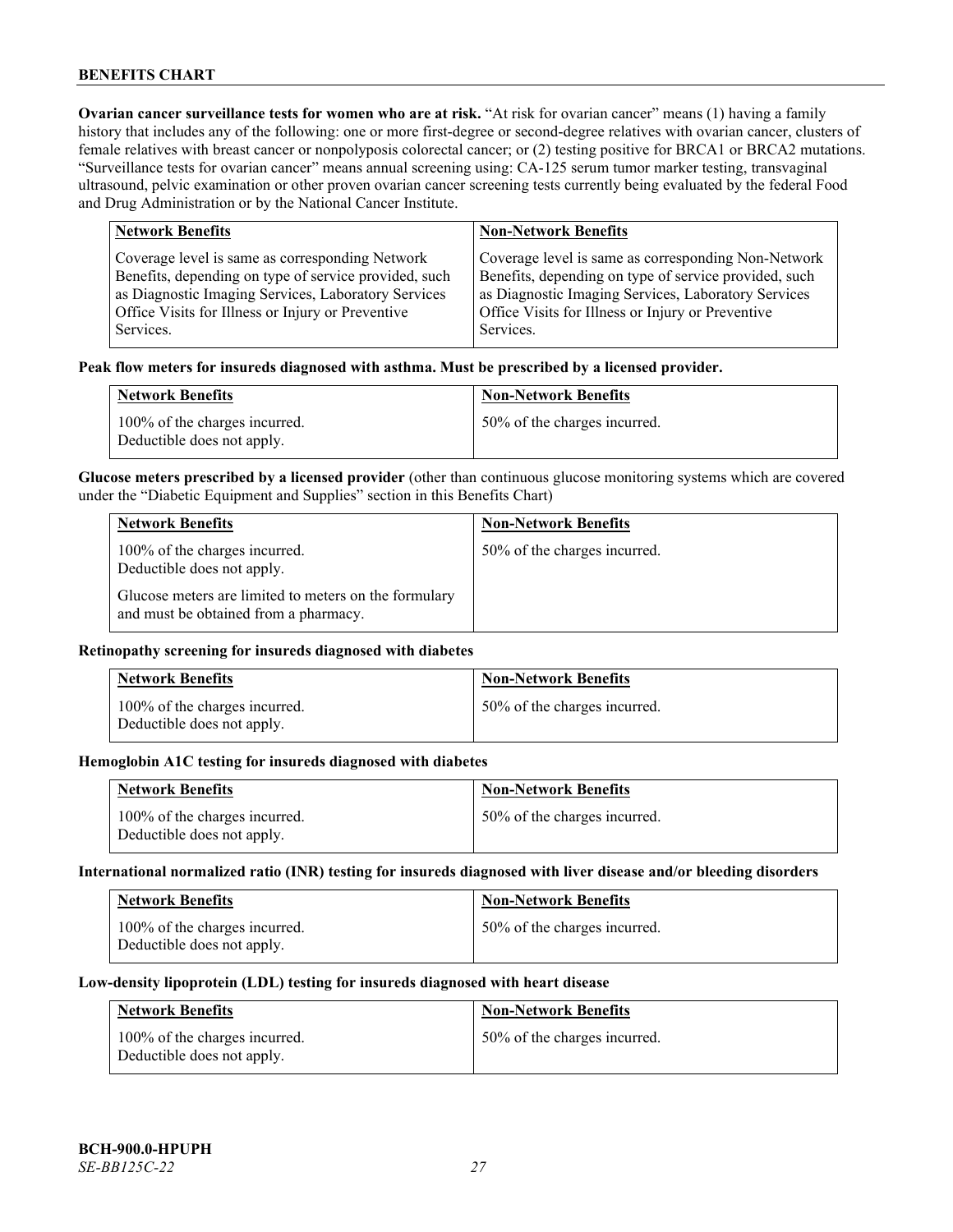### **Limitations:**

• Services are not preventive if received as part of a visit to diagnose, manage or maintain an acute or chronic medical condition, illness or injury. When that occurs, unless otherwise indicated above, standard deductibles, copayments or coinsurance apply.

#### **Not Covered:**

See "Services Not Covered" in the Group Certificate.

# **TELEHEALTH/TELEMEDICINE SERVICES**

#### **Definitions:**

**Telehealth, telemedicine, or virtual care.** This is a means of communication between a health care professional and a patient. This includes the use of secure electronic information, imaging, and communication technologies, including:

- interactive audio or audio-video
- interactive audio with store-and-forward technology
- chat-based and email-based systems
- physician-to-physician consultation
- patient education
- data transmission
- data interpretation
- digital diagnostics (algorithm-enabled diagnostic support)
- digital therapeutics (the use of personal health devices and sensors, either alone or in combination with conventional drug therapies, for disease prevention and management)

Services can be delivered:

Synchronously: the patient and health care professional are engaging with one another at the same time; or Asynchronously: the patient and health care professional engage with each other at different points in time.

**Telephone visits.** Live, synchronous, interactive encounters over the telephone between a patient and a healthcare provider.

**E-visit or chat-based visits.** Asynchronous online or mobile app encounters to discuss a patient's personal health information, vital signs, and other physiologic data or diagnostic images. The healthcare provider reviews and delivers a consultation, diagnosis, prescription or treatment plan after reviewing the patient's visit information.

**UnityPoint Health Virtual Care:** This is a virtual consult that you may use to receive a diagnosis and treatment for a variety of medical issues through secure video on your computer or phone. You may access the Virtual Care website at [unitypointvirtualcare.org.](https://unitypointvirtualcare.org/landing.htm)

**Virtuwell®.** This is an online service for you to receive a diagnosis and treatment for certain conditions, such as a cold, flu, ear pain and sinus infections. You may access the Virtuwell website at [Virtuwell.com.](https://www.virtuwell.com/)

**Video visits.** Live, synchronous, interactive encounters using secure web-based video between a patient and a healthcare provider.

#### **Covered Services:**

The Plan covers the following methods of receiving care for services that would be eligible under the Plan if the service were provided in person.

#### **Scheduled telephone visits**

| Network Benefits             | <b>Non-Network Benefits</b>  |
|------------------------------|------------------------------|
| 70% of the charges incurred. | 50% of the charges incurred. |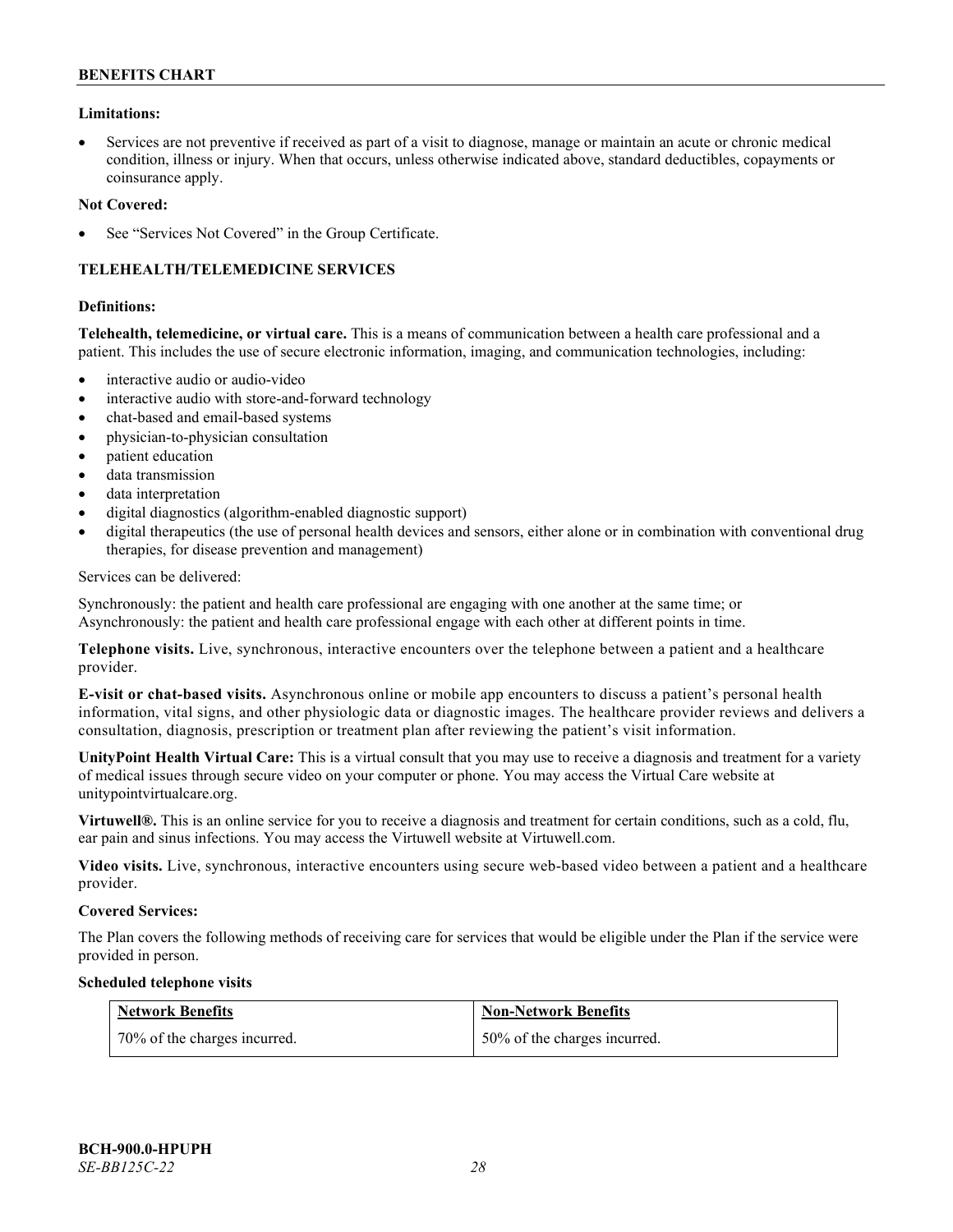### **E-visits**

#### **UnityPoint Health Virtual Care – available at [unitypointvirtualcare.org](http://www.unitypointvirtualcare.org/)**

| <b>Network Benefits</b>       | <b>Non-Network Benefits</b> |
|-------------------------------|-----------------------------|
| 100% of the charges incurred. | Not applicable.             |

#### **Access to online care through Virtuwell at [Virtuwell.com](http://www.virtuwell.com/)**

| <b>Network Benefits</b>       | Non-Network Benefits |
|-------------------------------|----------------------|
| 100% of the charges incurred. | Not applicable.      |

### **All other e-visits**

| <b>Network Benefits</b>      | <b>Non-Network Benefits</b>  |
|------------------------------|------------------------------|
| 70% of the charges incurred. | 50% of the charges incurred. |

#### **Video visits**

| <b>Network Benefits</b>                                 | <b>Non-Network Benefits</b>                           |
|---------------------------------------------------------|-------------------------------------------------------|
| Coverage level is same as corresponding network         | Coverage level is same as corresponding Non-Network   |
| benefit, depending on type of service provided, such as | Benefits, depending on type of service provided, such |
| Office Visits for Illness or Injury, Inpatient or       | as Office Visits for Illness or Injury, Inpatient or  |
| Outpatient Hospital Services.                           | Outpatient Hospital Services.                         |

#### **Not Covered:**

See "Services Not Covered" in the Group Certificate.

# **TRANSPLANT SERVICES**

# **Applicable definitions:**

**Autologous.** This is when the source of cells is from the individual's own marrow or stem cells.

**Allogeneic.** This is when the source of cells is from a related or unrelated donor's marrow or stem cells.

**Autologous bone marrow transplant.** This is when the bone marrow is harvested from the individual and stored. The patient undergoes treatment which includes tumor ablation with high-dose chemotherapy and/or radiation. The bone marrow is reinfused (transplanted).

**Allogeneic bone marrow transplant.** This is when the bone marrow is harvested from the related or unrelated donor and stored. The patient undergoes treatment which includes tumor ablation with high-dose chemotherapy and/or radiation. The bone marrow is reinfused (transplanted).

**Autologous/allogeneic stem cell support.** This is a treatment process that includes stem cell harvest from either bone marrow or peripheral blood, tumor ablation with high-dose chemotherapy and/or radiation, stem cell reinfusion, and related care. Autologous/allogeneic bone marrow transplantation and high dose chemotherapy with peripheral stem cell rescue/support are considered to be autologous/allogeneic stem cell support.

**Designated transplant center.** This is any health care provider, group or association of health care providers designated by us to provide services, supplies or drugs for specified transplants for our insureds.

**Transplant services.** This is transplantation (including retransplants) of the human organs or tissue listed below, including all related post-surgical treatment, follow-up care and drugs and multiple transplants for a related cause. Transplant services do not include other organ or tissue transplants or surgical implantation of mechanical devices functioning as a human organ, except surgical implantation of an FDA approved ventricular assist device (VAD) or total artificial heart, functioning as a temporary bridge to heart transplantation.

Prior authorization is required prior to consultation to support coordination of care and benefits.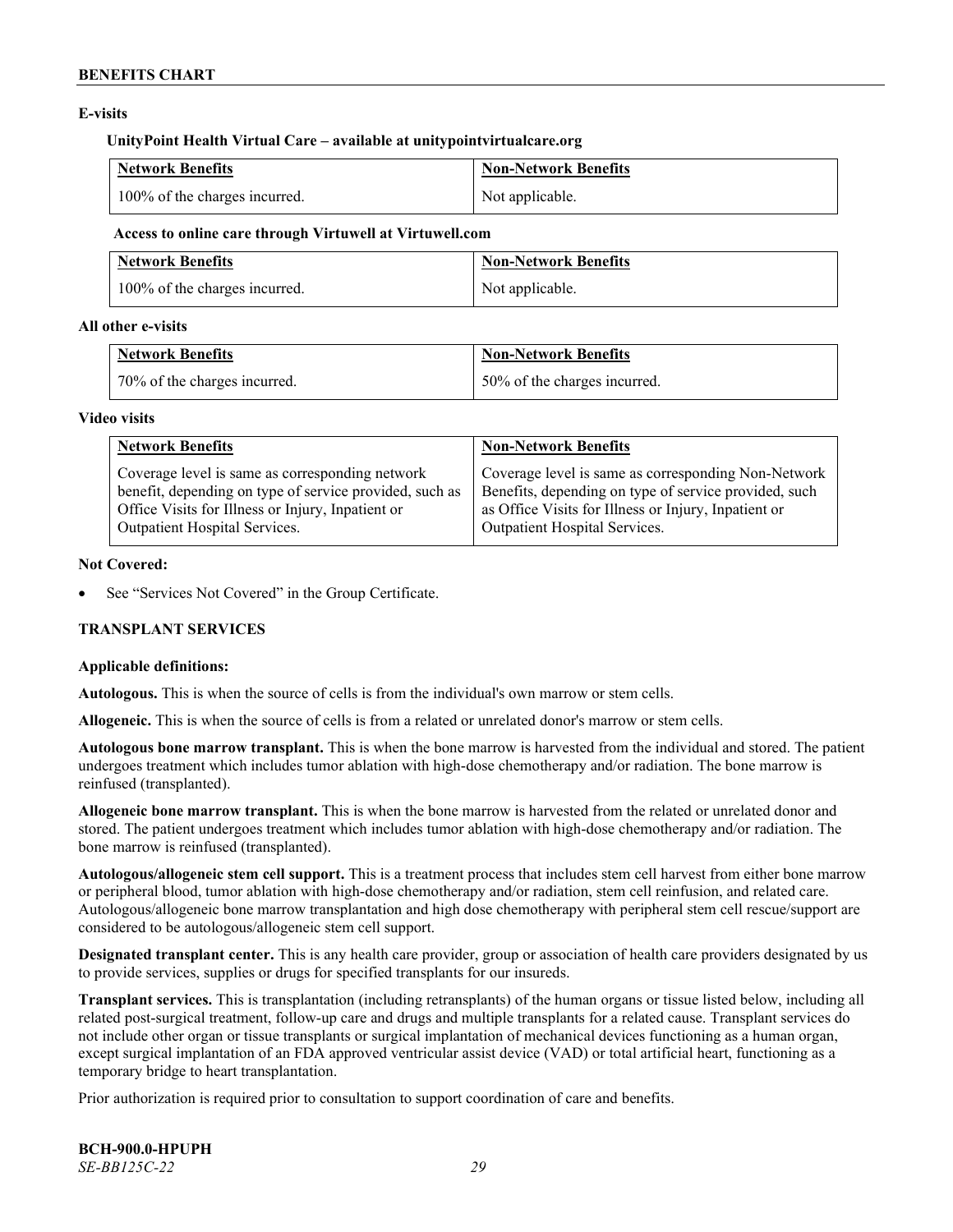# **Covered Services:**

We cover eligible transplant services (as defined above) while you are covered under this Benefits Chart. Transplants that will be considered for coverage are limited to the following:

- Kidney transplants for end-stage disease.
- Cornea transplants for end-stage disease.
- Heart transplants for end-stage disease.
- Lung transplants or heart/lung transplants for: (1) primary pulmonary hypertension; (2) Eisenmenger's syndrome; (3) endstage pulmonary fibrosis; (4) alpha 1 antitrypsin disease; (5) cystic fibrosis; and (6) emphysema.
- Liver transplants for: (1) biliary atresia in children; (2) primary biliary cirrhosis; (3) post-acute viral infection (including hepatitis A, hepatitis B antigen e negative and hepatitis C) causing acute atrophy or post-necrotic cirrhosis; (4) primary sclerosing cholangitis; (5) alcoholic cirrhosis; and (6) hepatocellular carcinoma.
- Allogeneic bone marrow transplants or peripheral stem cell support associated with high dose chemotherapy for: (1) acute myelogenous leukemia; (2) acute lymphocytic leukemia; (3) chronic myelogenous leukemia; (4) severe combined immunodeficiency disease; (5) Wiskott-Aldrich syndrome; (6) aplastic anemia; (7) sickle cell anemia; (8) non-relapsed or relapsed non-Hodgkin's lymphoma; (9) multiple myeloma; and (10) testicular cancer.
- Autologous bone marrow transplants or peripheral stem cell support associated with high-dose chemotherapy for: (1) acute leukemias; (2) non-Hodgkin's lymphoma; (3) Hodgkin's disease; (4) Burkitt's lymphoma; (5) neuroblastoma; (6) multiple myeloma; (7) chronic myelogenous leukemia; and (8) non-relapsed non-Hodgkin's lymphoma.
- Pancreas transplants for simultaneous pancreas-kidney transplants for diabetes, pancreas after kidney, living related segmental simultaneous pancreas kidney transplantation and pancreas transplant alone.

To receive Network Benefits, charges for transplant services must be incurred at a designated transplant center.

The transplant-related treatment provided, including expenses incurred for directly related donor services, shall be subject to and in accordance with the provisions, limitations, maximums and other terms of this Benefits Chart.

Medical and hospital expenses of the donor are covered only when the recipient is an insured and the transplant and directly related donor expenses have been prior authorized for coverage. Treatment of medical complications that may occur to the donor are not covered. Donors are not considered insureds, and are therefore not eligible for the rights afforded to insureds under the Group Certificate.

The list of eligible transplant services and coverage determinations are based on established medical policies, which are subject to periodic review and modifications by the medical director

| <b>Network Benefits</b>                          | <b>Non-Network Benefits</b>                          |  |
|--------------------------------------------------|------------------------------------------------------|--|
| See Network Inpatient Hospital Services benefit. | See Non-Network Inpatient Hospital Services benefit. |  |